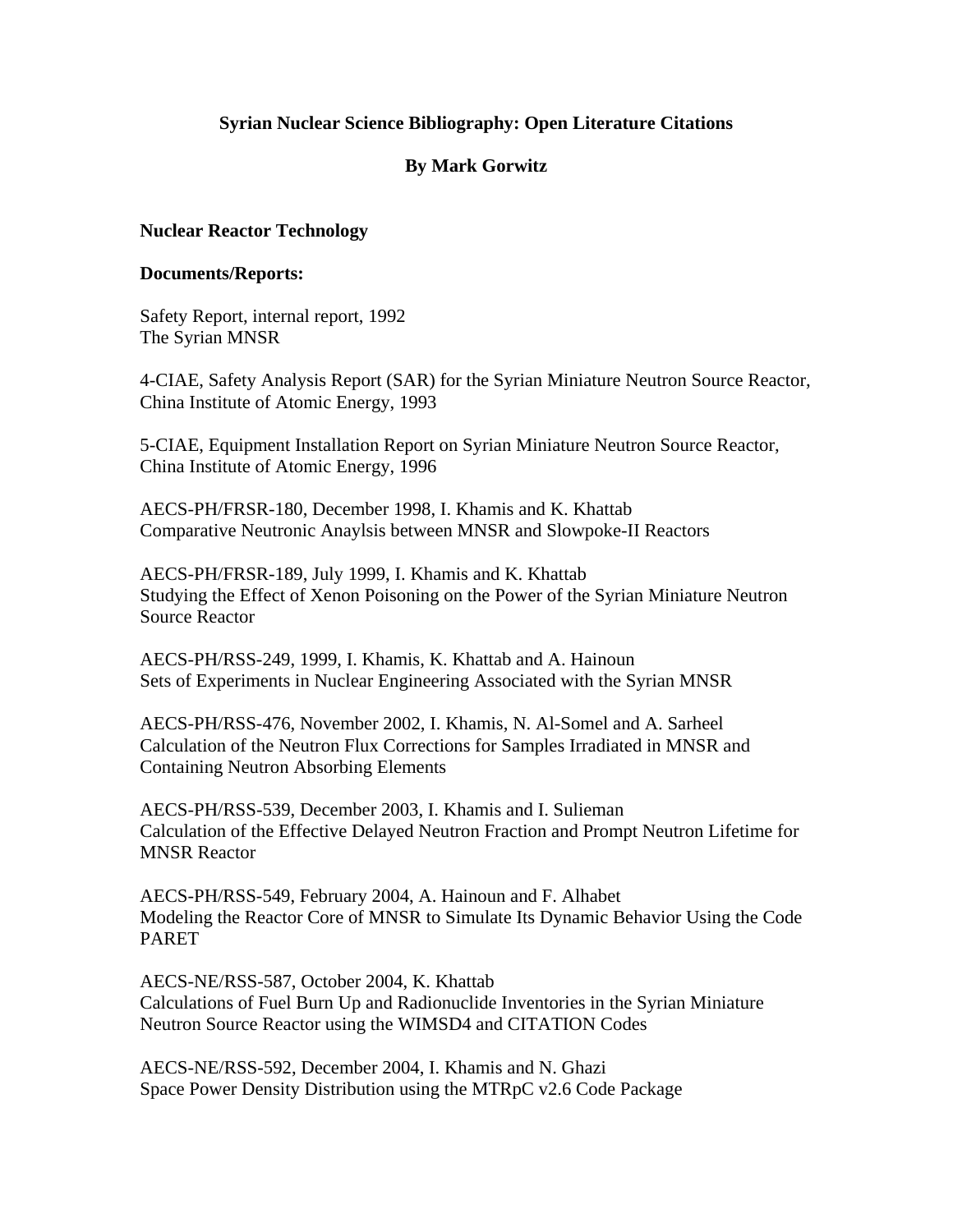AECS-NE/RSS-605, March 2005, I. Khamis, I. Sulieman and N. Ghazi Study of the Bubble-Void Distribution Effect on Reactivity in the MNSR Research Reactor

AECS-NE/RSS-607, March 2005, K. Khattab Calculation of the Fast Neutron Flux Spectrum in the MNSR Inner radiation Site using the WIMSD4 Code

AECS-NE/RSS-704, M. November 2006, Albarhoum and N. Zaidan A Visual Fortran User Interface for CITATION Code

AECS-NE/RSS-359, December 2006, I. Khamis, A. Hainoun, W. Al-Halbi and S. Isa Increasing the Maximum Daily Operation Time of MNSR by Modifying its Cooling System

AECS-NE/FRSR-363, December 2006, I. Khamis, K. Khattab, I. Soleman and N. Ghazi Neutronic Design of a 22 MW MTR Type Nuclear Research Reactor

AECS-NE/RSS-711, January 2007, H.H. Hassan, N. Ghazi and A. Hainoun Studying the Fuel Burnup of MNSR Reactor and Estimating the Concentrations of Main Fission Products using the Codes WIMS-D4 and CITATION

### **Conference Papers:**

Small Research Reactor Workshop, West Indies, Jamaica, January 13-17, 2003, I. Khamis The Role of Small Research Reactors in Developing Countries: The Syrian Experience

2004 International RERTR Meeting, Vienna, Austria, November 7-12, 2004, M. Albarhoum Core Configuration of the Syrian Reduced Enrichment Fuel MNSR

2005 International RERTR Meeting, Boston, MA., November 6-11, 2005, M. Albarhoum The Use of UAlx-Al Reduced Enrichment Fuel in a Well Reflected MNSR

2006 International RERTR Meeting, Cape Town, South Africa, October 29 – November 2, 2006, M. Albarhoum Mixed Fuel versus Low Enriched Fuel in the Syrian MNSR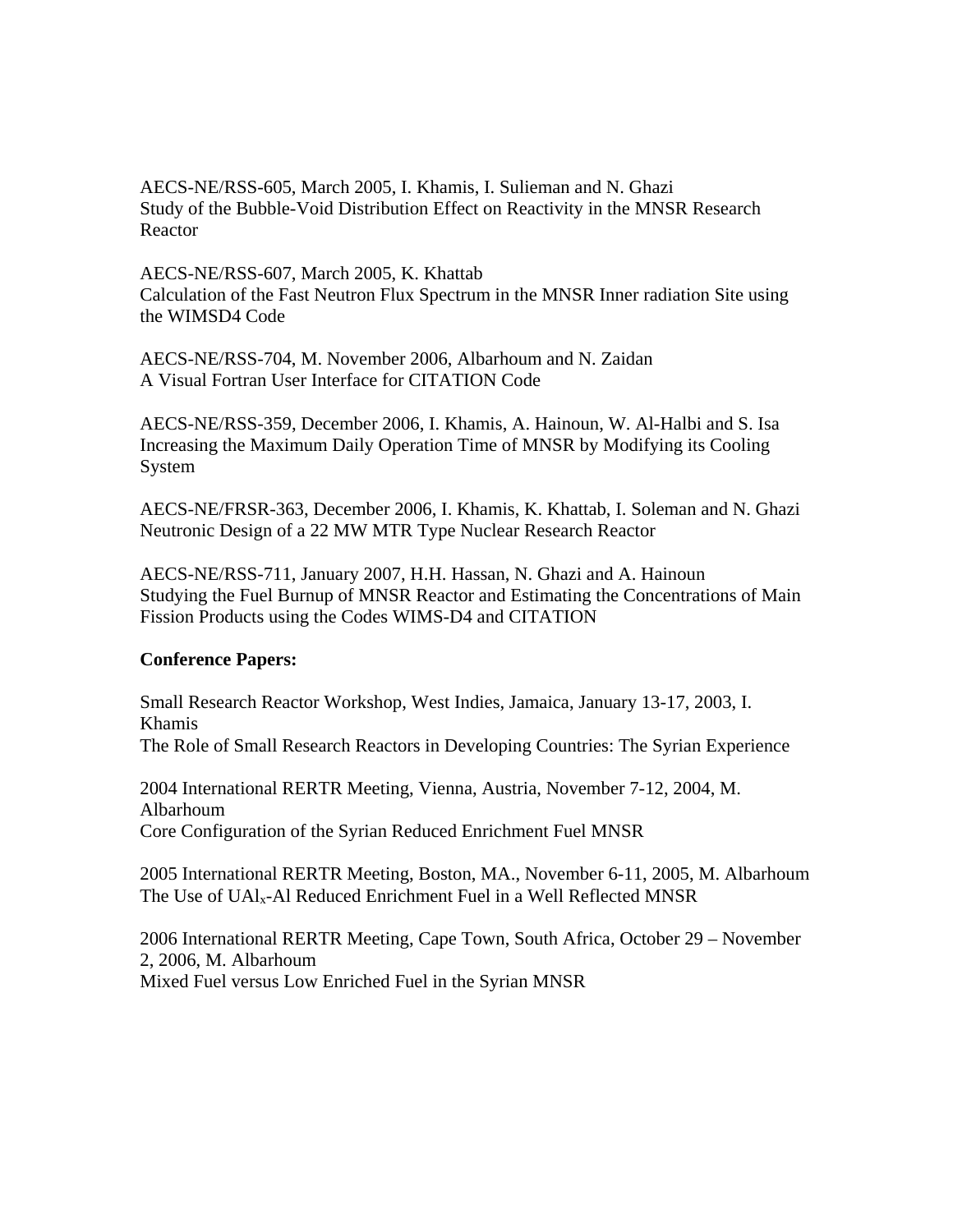#### **Journal Articles:**

Nuclear Engineering and Design, 1996, Vol. 167, p175-91, \*A. Hainoun, \*\*E. Hicken and \*\*)J. Wolters \*Worked performed at the Institute for Safety Research and Reactor Technology (ISR), Forschungszentrum Julich G.m.b.H, Julich, Germany. Permament address: Energy Research Group, Damascus University, Damascus, Syria \*\*Institute for Research Reactors and Nuclear Facilities, Forschungszentrum Julich G.m.b.H, Julich, Germany Modelling of Void Formation in the Subcooled Boiling Region in the Code to Simulate Flow Instability for Research Reactors

Aalam Al-Zarra, 1998, Vol. 57, p86-8, M. Albarhoum Syrco-1, the Acumen-Provided 1-d, 2-Groups Diffusion Reactor Code

Annals of Nuclear Energy, 1999, Vol. 26, p845-51, I. Khamis and K. Khattab Reactivity-Flooding Effect of the MNSR Inner Irradiation Sites

Annals of Nuclear Energy, 1999, Vol. 26, p1031-6, I. Khamis and K. Khattab Lowering the Enrichment of the Syrian Miniature Neutron Source Reactor

Aalam Al-Zarra, 2000, Vol. 65, p82-3, I. Khamis and K. Khattab Study of Xenon-Poisoning Effect on the Research Power Reactor

Nuclear Engineering and Design, 2000, Vol. 195, p299-305, A. Hainoun and I. Khamis Determination of Neutron Generation Time in Miniature Neutron Source Reactor by Measurement of Neutronics Transfer Function

Progress in Nuclear Energy, 2000, Vol. 36, p91-6, I. Khamis and K. Khattab Neutronics-Design Modification of the Syrian Miniature Neutron Source Reactor

Progress in Nuclear Energy, 2000, Vol. 36, p379-85, I. Khamis, M.B. Alsous, H.H. Hassan and H. Jouhara Dynamic Simulator for the Miniature Neutron Source Reactor

Atomic Energy, 2000, Vol. 88, p-, \*A. Bushuev, \*\*Kh. Haddad, \*V. Zubarev, \*A. Portnov, \*M. Shurovskaya, \*A. Kojin and \*V. Alferov \*Moscow State Engineering Physics Institute, Moscow, Russia \*\*Atomic Energy Commission of Syria Experimental and Calculation Research of Heat Generation Field and Burnup of Fuel IRT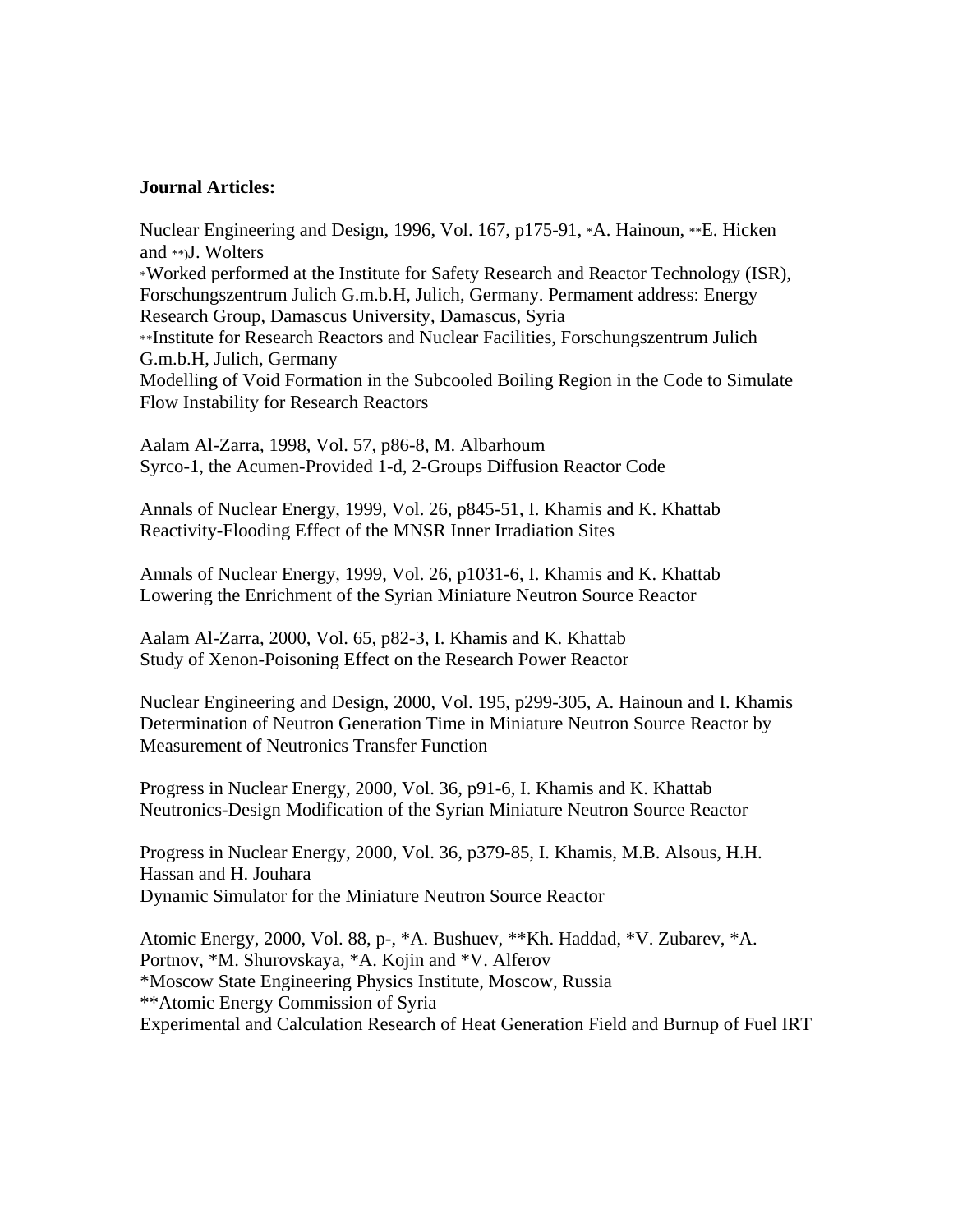Nuclear Engineering and Design, 2001, Vol. 207, p163-80, \*A. Hainoun and \*\*A. Schaffrath

\*Atomic Energy Commission of Syria

\*\*Forschungszentrum Rossendorf (FZR), Institut fur Sicherheitsforschung, Dresden, Germany

Simulation of Subcooled Flow Instability for High Flux Research Reactors using the Extended Code ATHLET

Progress in Nuclear Energy, 2002, Vol. 40, p207-15, I. Khamis Measurement of the Syrian Miniature Neutron Source Core Average Temperature by Means of Reactivity

Annals of Nuclear Energy, 2002, Vol. 29, p1365-71, I. Khamis Evaluation of the Photo-Neutron Source in the Syrian Miniature Neutron Source Reactor

Nuclear Engineering and Design, 2004, Vol. 232, p19-28, A. Hainoun, I. Khamis and G. Saba

Dynamic Analysis of the Closed-Loop Transfer Function in the Miniature Neutron Source Reactor (MNSR)

Journal of Radioanalytical and Nuclear Chemistry, 2004, Vol. 260, p413-6, I. Khamis, N. Al-Somel and A. Sarheel Neutron Flux Micro-Distribution and Self-Shielding Measurement in the Syrian Miniature Neutron Source Reactor

Aalam Al-Zarra, 2004, Vol. 93, p73, A. Hainoun and F. Al-Habit Modelling the Reactor Core of MNSR to Simulate Its Dynamic Behavior Using the Code PARET

Annals of Nuclear Energy, 2004, Vol. 31, p2203-9, M. Albarhoum Extending the Operable Time of the Syrian MNSR

Nuclear Engineering and Design, 2005, Vol. 235, p33-52, A. Hainoun and S. Alissa Full-Scale Modeling of the MNSR Reactor to Simulate Normal Operation, Transients and Reactivity Insertion Accidents Under Normal Circulation Conditions using the Thermal Hydraulic Code ATHLET

Aalam Al-Zarra, 2005, Vol. 96, p77, M. Albarhoum Optimization of MNSR Design

Aalam Al-Zarra, 2006, Vol. 105, p64, M. Albarhoum Interfacing HYDMN Code with CITATION and WIMSD4 Codes

Annals of Nuclear Energy, 2006, Vol. 33, p622-6, I. Khamis and I. Sulieman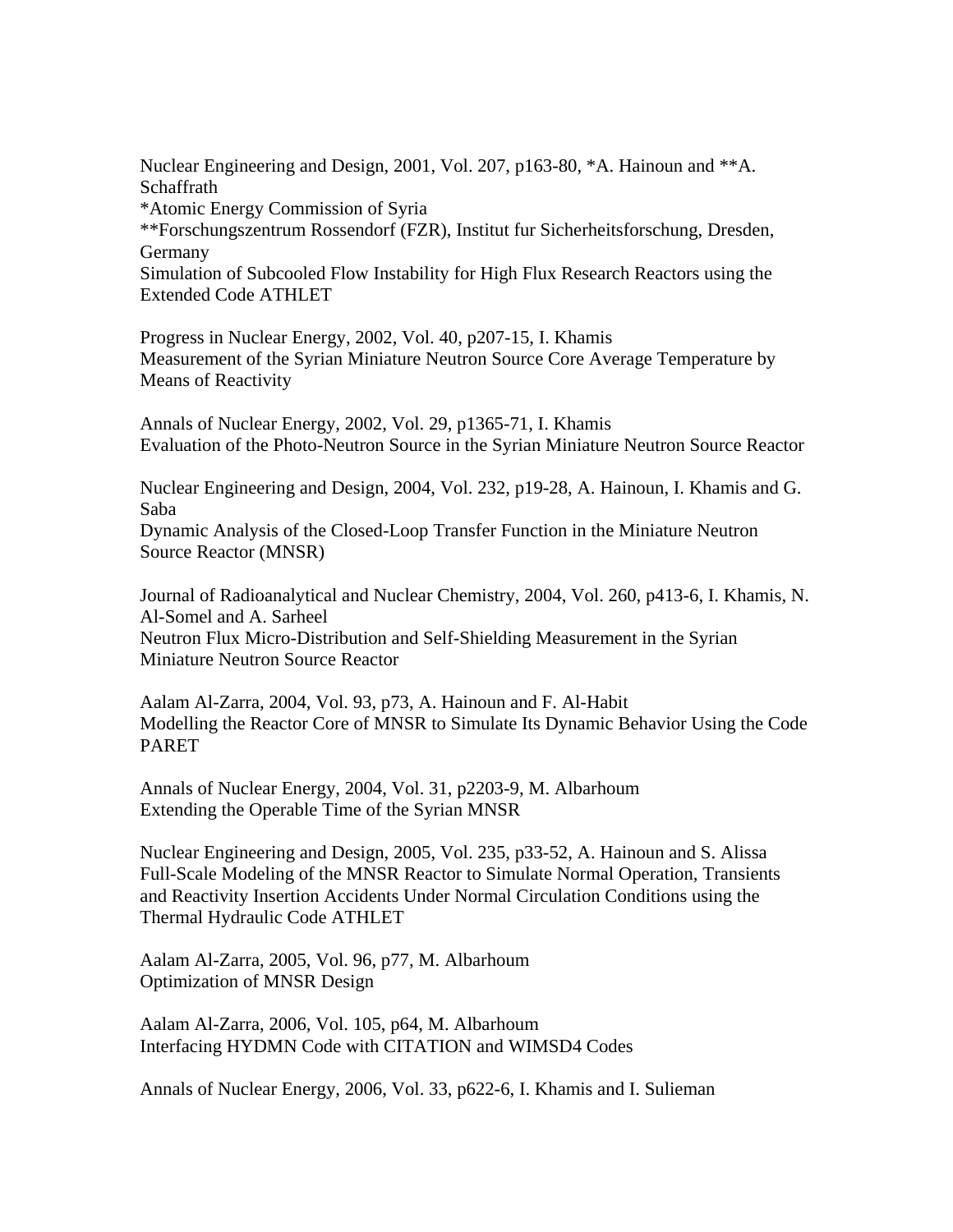Monte Carlo Simulation of a Conceptual Thermal Column in the Syrian Miniature Neutron Source Reactor using MCNP-4C

Nuclear Engineering and Design, 2006, Vol. 236, p2419-23, K. Khattab, H. Omar and N. Ghazi

The Effect of Temperature and Control Rod Position on the Spatial Neutron Flux Distribution in the Syrian Miniature Neutron Source Reactor

Journal of Radionalaytical and Nuclear Chemistry, 2006, Vol. 269, p81-5, I. Khamis and M.H. Jamal Prediction of the In-Core Power and the Average Core Temperature using Dose-Rate

Measurements in the Syrian Miniature Neutron Source Reactor

Aalam Al-Zarra, 2007, Vol. 107, p66, M. Al-Barhoum Developing MNCIT to include all MNSR Components

Applied Radiation and Isotopes, 2007, Vol. 65, p46-9, K. Khattab Measurement of the Fast Neutron Flux in the MNSR Inner Radiation Site

Journal of Radionalytical and Nuclear Chemistry, 2007, Vol. 272, p127-33, K. Khattab Estimating the Four-Factor Product (e p  $P_{fnl} P_{tnl}$ ) for the Accurate Calculation of Xenon and Samarium Reactivities in the Syrian Miniature Neutron Source Reactor

Progress in Nuclear Energy, 2007, Vol. 49, p253-61, I. Khamis and W. Alhalabi Assessment of Cooling Effects on Extending the Maximum Operating Time for the Syrian Miniature Neutron Source Reactor

Nuclear Instruments and Methods in Physics Research Section A, 2007, Vol. 575, p456- 60, K. Khattab, N. Ghazi and H. Omar Determination of the Axial Thermal Neutron Flux Non-Uniform Factor in the MNSR Inner Radiation Capsule

Nuclear Engineering and Design, 2007, Vol. 237, p2275-81, A. Hainon and S. Alissa Conceptual Design Modifications of the Cooling System of MNSR Reactor to Increase its Maximum Continuous Operation Time

### **Nuclear Safety**

### **Documents/Reports:**

AECS-G-PR/RRS-118, 1995, M. Abaas, A. Mousa, M. Al-Awdat, A. Ali, M. Khito and A. Aba

Criteria and Assessment of Radioactive Waste and Preliminary Study to the Eventual Repositories – Sites for and Intermediate-Level Radioactive Wastes

AECS-S/RSS-166, November 1966, J. Assaf

Study and Measurement of the Nonlinearity in Nuclear Radiation Rate Monitors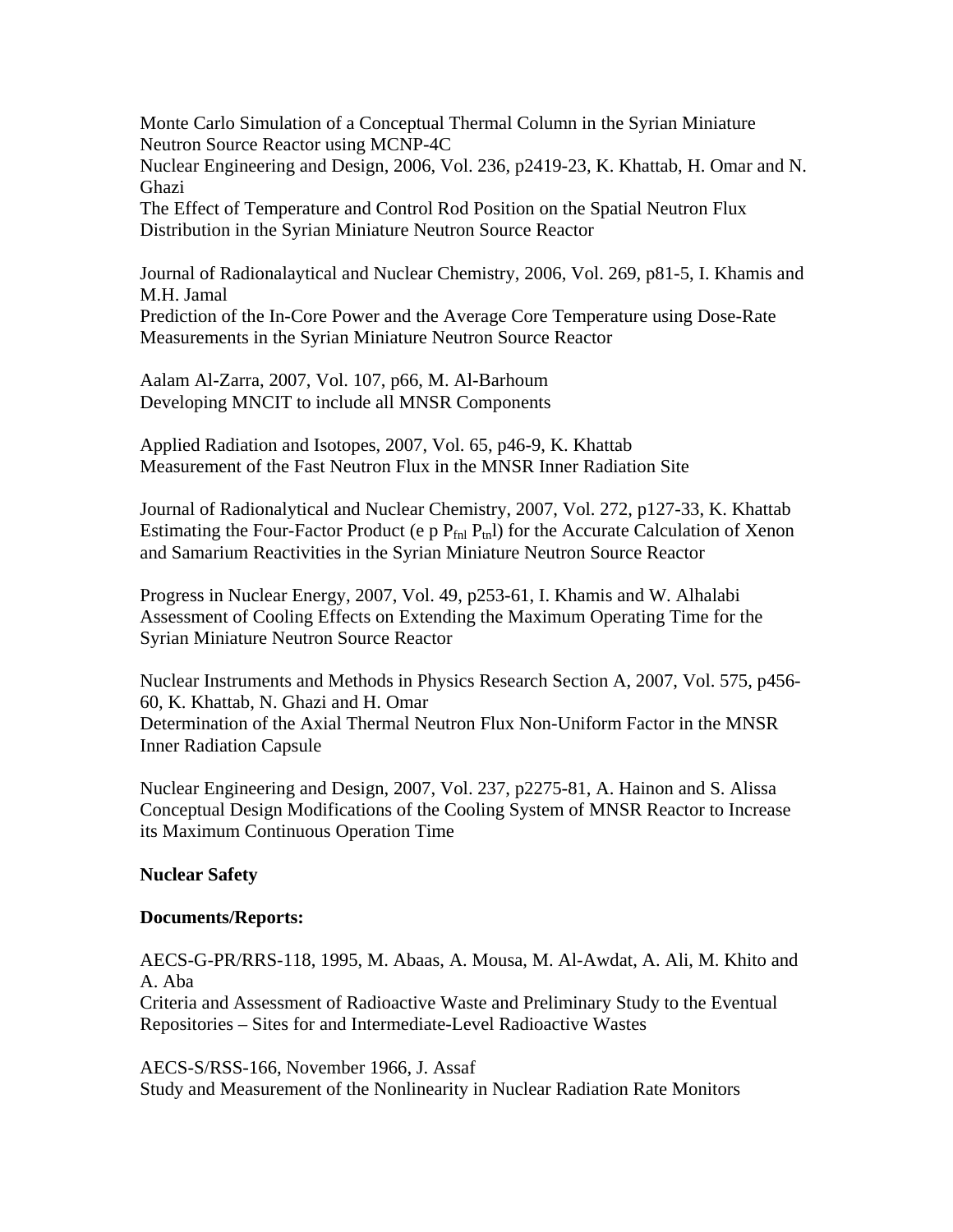AECS-PR/RSS-186, April 1997, M.S. Al-Masri, A.F. Ali, M. Kito and A. Kawash Determination of Naturally Occurring Radionuclides in Scales Produced in Oil Industry

AECS-C/RSS-430, April 2002, M. Ghafar and N. Aasi Method and Techniques of Radioactive Waste Treatment

AECS-G/FRSR-293, November 2003, S. Rammah, R. Al-Hent and M. Aissa Availability of Special Local Rock Materials for Use in Radiation Shielding Concrete

AECS-R/RSS-654, December 2005, M. Kattan Influence of the Gamma Irradiation on Thermal Properties of the PET

AECS-PR/RSS-684, June 2006, M.S. Al-Masri, R. Shwekani, G. Raja, M. Hushari, R. Al-Hent and M. Issa Natural Occuring Radioactivity in Palmyra and its Surrounding

AECS-PR/FRSR-356, June 2006, M.H. Kharita, M. Takeyeddin, M. Al-Nassar and S. Yousef Using Natural Local Materials for Developing Special Radiation Shielding Concretes, and Deduction of its Shielding Characteristics

AECS-SS/RSS-705, November 2006, J.E. Assaf High Dose Effect of Gamma and Neutrons on the N-JET Electronic Components

### **Conference Papers:**

Radiation Protection Infrastructure. Proceedings of an International Symposium, Munich, Germany, May 7-11, 1990, I. Othman National Radiation Protection Services in Developing Countries and the Role of the IAEA

Technology and Programs for Radioactive Waste Management and Environmental Restoration, Tucson, Arizona, February 28-March 4, 1993, I. Othman and J. Abou-Jamoos

The Diffusion of Some Radionuclides in Rocks Collected From Potential Repository Sites in Syria

Radioactive Waste Management Practices and Issues in Developing Countries, Beijing, China, October 10-14, 1994, S. Takriti The Existing Situation with the Radioactive Waste Management in Syria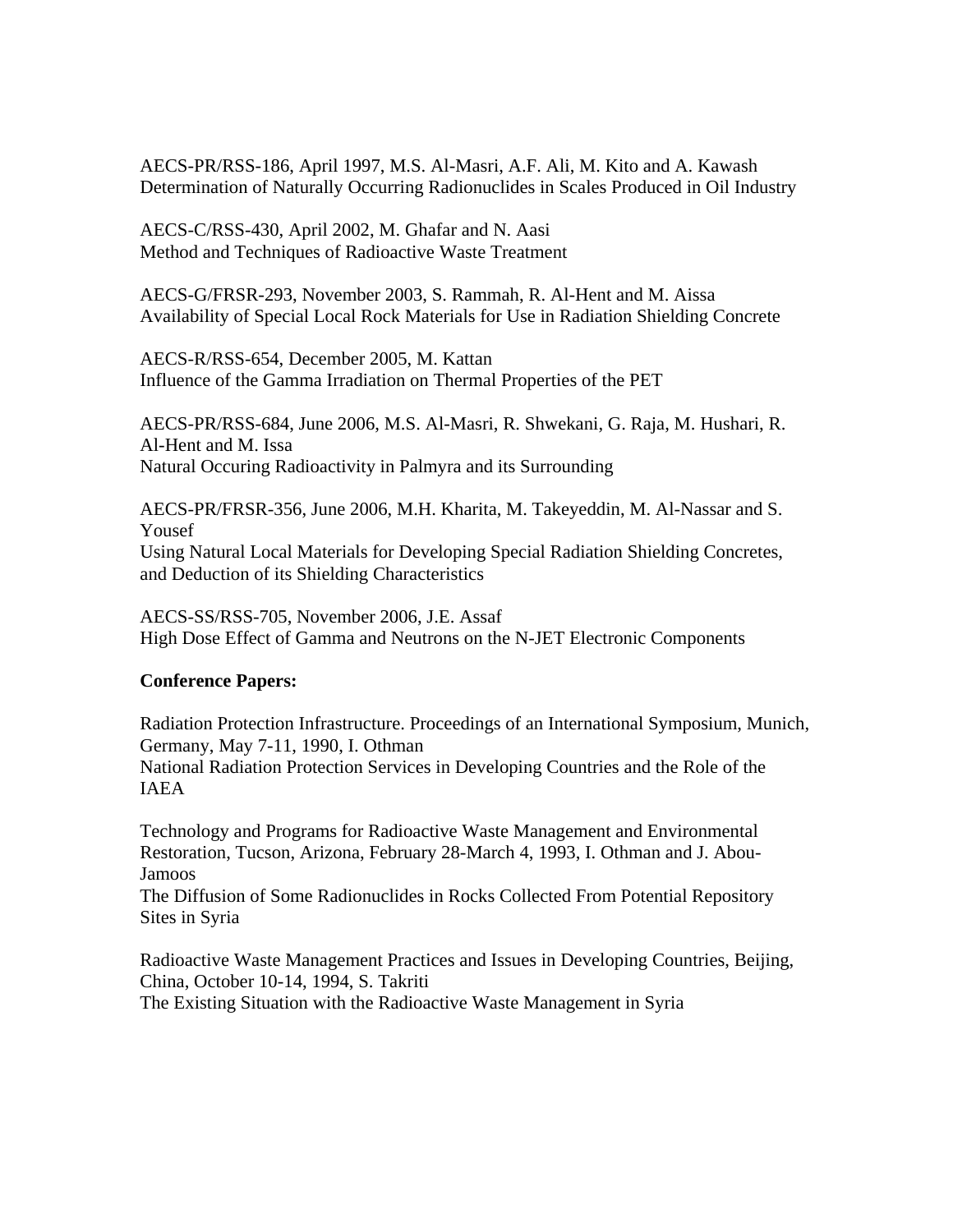Nuclear Science Symposium, 1999, \*M.A. Bero, \*\*W.B. Gilboy, \*\*P.M. Glover, \*\*P.M. Jenneson and \*\*E.J. Morton \*Atomic Energy Commission of Syria, Damascus, Syria \*\*Department of Physics, University of Surrey, Surrey, UK Three-Dimensional Radiation Dose Measurements with Transparent Media and Optical Readout Techniques

First International Conference on Radiotherapy Gel Dosimetry, 1999, Lexington, KY, \*M.A. Bero, \*\*W.B. Gilboy, \*\*P.M. Glover and \*\*S.J. Doran \*Atomic Energy Commission of Syria, Damascus, Syria \*\*Department of Physics, University of Surrey, Surrey, UK A Colored Gel System for Optical Three-Dimensional Dosimetry

WM'01, February 25 – March 1, 2001, Tucson, AZ, I. Othman, G. Zayzafoon and M.S. Al-Masri A Program for Disposal of NORM Contaminated Soil

Third International Conference on Radiotherapy Gel Dosimetry, 2004, M.A. Bero and M.H. Kharita Effect of Ambient Temperature on the FXG Radiochromic Gels used for 3-D Dosimetry

### **Journal Articles:**

Journal of Radioanalytical and Nuclear Chemistry, 1987, Vol. 118, p415-20, K. Batarekh Determination of **239**Pu in Soil Samples for Austria after the Chernobyl Accident

Radiobiologiya, 1989, Vol. 29, p842-5, M. Al-Odat The Effect of Presowing Gamma-Irradiation of Seeds on Growth, Development, and Yield of Maize Grown in Syrian Arab Republic

Radiobiologiya, 1990, Vol. 30, p661-4, M. Al-Oudat Effect of Presowing Gamma Irradiation of Seeds on the Yield and Sweetness of Sugar Beet Grown in Syrian Arab Republic

Radiation Protection Dosimetry, 1992, Vol. 45, p197-201, I. Othman, M. Al-Hushari and G. Raja Radiation Exposure Levels in Phosphate Mining Activities

Journal of Radionalaytical and Nuclear Chemistry, 1992, Vol. 162, p325-38, J. Abou-Jamous Radioactive Waste Treatment using Natural Syrian Bentonite

The Analyst, 1993, Vol. 118, p873-6, \*R. Blackburn and \*\*M.S. Al-Masri \*Department of Chemistry and Applied Chemistry, University of Salford, Salford, UK \*\*Atomic Energy Commission of Syria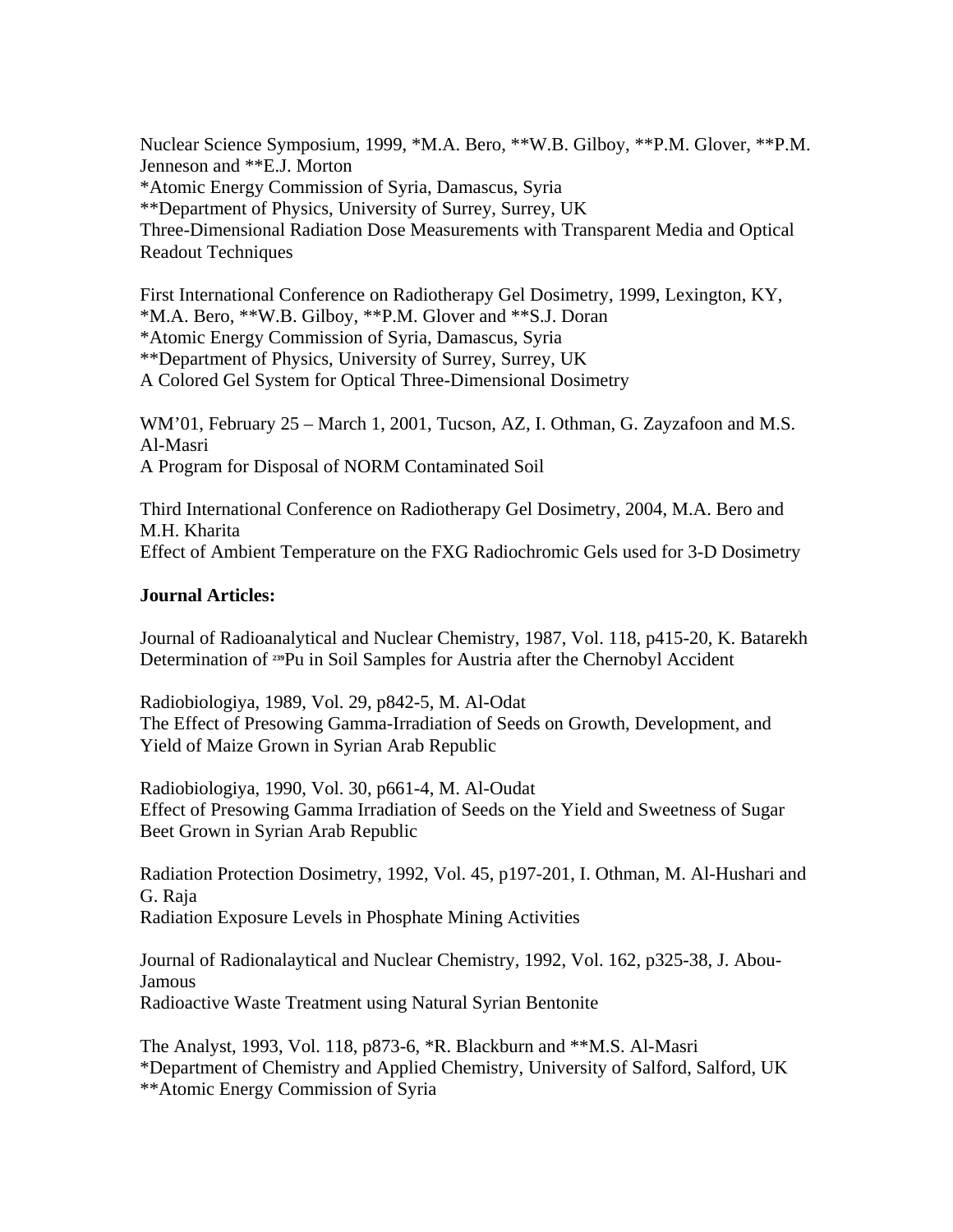Determination of Radon-222 and Radium-226 in Water Samples by Cerenkov Counting The Analyst, 1994, Vol. 119, p465-8, \*R. Blackburn and \*\*M.S. Al-Masri \*Department of Chemistry and Applied Chemistry, University of Salford, Salford, UK \*\*Atomic Energy Commission of Syria

Determination of Uranium by Liquid Scintillation and Cerenkov Counting

Journal of Radioanalytical and Nuclear Chemistry, 1994, Vol. 183, p225-33, \*A. Dyer and \*\*J.K. Abou-Jamous

\*Department of Chemistry and Applied Chemistry, University of Salford, Salford, UK \*\*Financial Support from the Syrian Atomic Energy Commission

Zeolites for Nuclear Waste Treatments: Co, Ni, Zn Uptake into Synthetic Faujasites  $X \&$ Y. I. ph Effects, Calcination, Elution and Encapsulation Studies

Science of the Total Environment, 1995, Vol. 173-4, p53-9, M.S. Al-Masri and R. Blackburn Application of Cerenkov Radiation for the Assay of **226**Ra in Natural Water

Journal of Radionalaytical and Nuclear Chemistry, 1995, Vol. 196, p339-44, \*M.S. Al-Masri and \*\*R. Blackburn

\*Department of Radiation Protection and Nuclear Safety, Atomic Energy Commission of Syria, Damascus, Syria

\*\*Department of Chemistry and Applied Chemistry, University of Salford, Salford, UK Radiochemical Determination of <sup>226</sup>Ra using Cerenkov Counting

Journal of Radiological Protection, 1996, Vol. 16, p45-50, I. Othman, M. Hushari, G. raja and A. Alsawaf Radon in Syrian Houses

Journal of Radionalaytical and Nuclear Chemistry, 1996, Vol. 207, p205-13, M.S. Al-Masri Cerenkov Counting Technique

Radiation Measurements, 1997, Vol. 28, p641-6, R. Shweikani, B. Al-Bataina and S.A. Durrani Thoron and Radon Diffusion through Types of Filter

Radiation Measurements, 1997, Vol. 28, p721-4, I. Othman, G. Raja, M. Hushari and A. Sawaf

Variation of Radon Concentration in Different Sites in Syrian Typical Houses

Applied Radiation and Isotopes, 1997, Vol. 48, p1157-60, S. Takriti and I. Othman Diffusion Coefficients of  ${}^{90}Sr$  and  ${}^{137}Cs$  in Syrian Rocks and the Dependence on pH

Journal of Radioanalytical and Nuclear Chemistry, 1998, Vol. 238, p187-92, I. Othman, M.S. Al-Masri and M. Hassan Fallout of <sup>7</sup>Be in Damascus City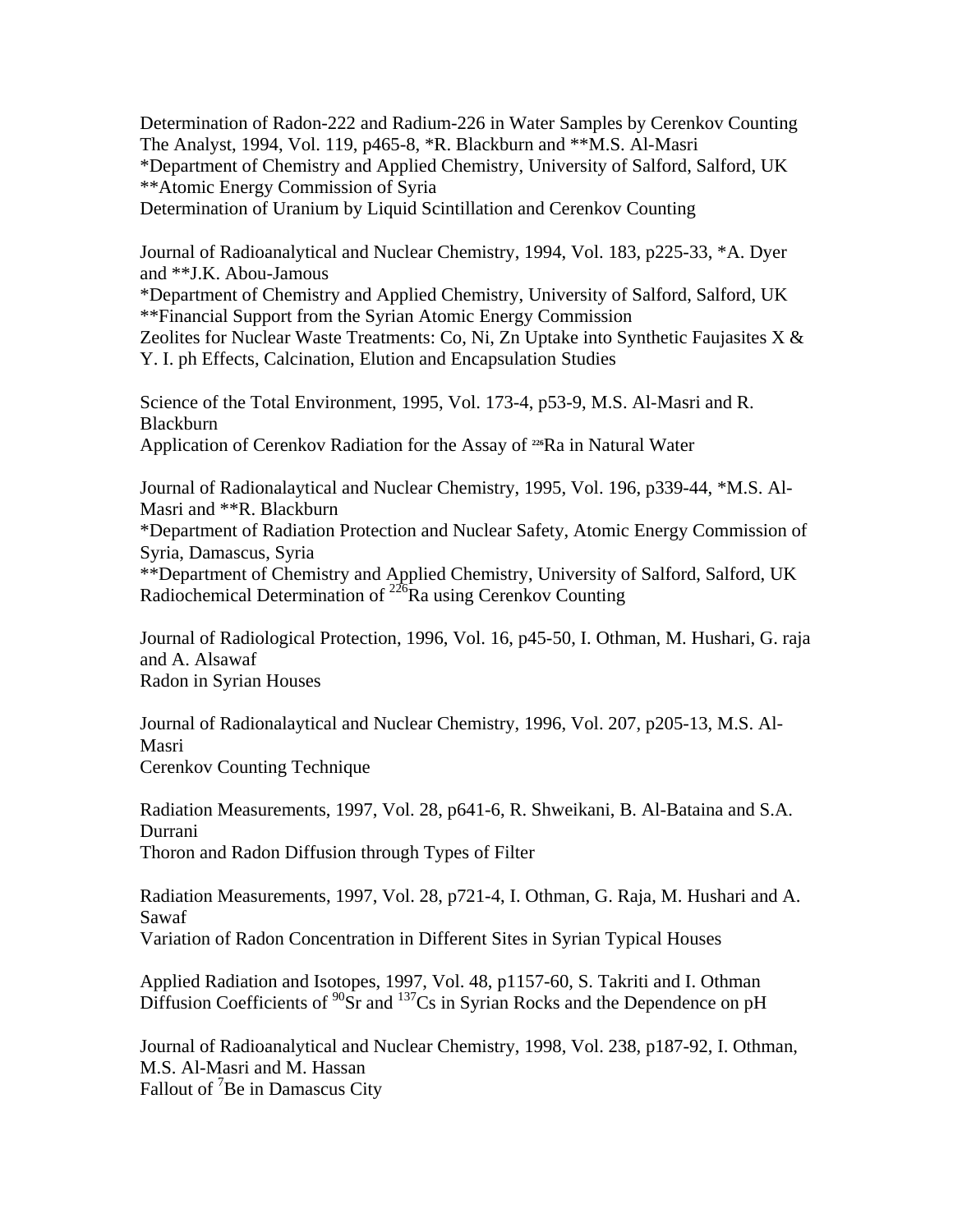Journal of Environmental Radioactivity, 1999, Vol. 46, p237-42, A.H. Al-Raynes and S. Mamish

**<sup>137</sup>**Cs, **134**Cs and **90**Sr in the Coastal Syrian Mountains after the Chernobyl Accident

Applied Radiation and Isotopes, 1999, Vol. 50, p401-6, S. Takriti, M. Kheitou and A.F. Ali

Migration Study of Radioisotopes Incorporated in Cement

Nuclear Instruments and Methods in Physics Research A, 1999, Vol. 422, p617-20, \*M.A. Bero, \*\*W.B. Gilboy, \*\*P.M. Glover and \*\*J.K. Keddie \*Atomic Energy Commission of Syria, Damascus, Syria \*\*Department of Physics, University of Surrey, Surrey, UK Three-Dimensional Radiation Dose Measurements with Ferrous Benzoic Acid Xylenol Orange in Gelatin Gel and Optical Absorption Tomography

Radiation Physics and Chemistry, 1999, Vol. 55, p795-8, A. Kovacs, L. Wojnarovits, M. Baranyai, A. Moussa, I. Othman, W.L. Mc Laughlin Radiolytic Reactions of Nitro Blue Tetrazolium under Oxidative and Reductive Conditions: A Pulse Radiolysis Study

Radiation Physics and Chemistry, 1999, Vol. 55, p799-803, A. Kovacs, M. baranyai, A. Wojnarovits, A. Moussa, I. Othman and W.L. McLaughlin Aqueous-Ethanol Nitro Blue Tetrazolium Solutions for High Dose Dosimetry

Journal of Radiation Protection, 2000, Vol. 20, p287-94, \*M.A. Bero, \*\*W.B. Gilboy and \*\*P.M. Glover

\*Atomic Energy Commission of Syria, Damascus, Syria

\*\*Department of Physics, University of Surrey, Surrey, UK

An Optical Method for Three-Dimensional Dosimetry

Radiation Physics and Chemistry, 2000, Vol. 57, p711-6, \*A. Kovacs, \*M. Baranyai, \*L. Wojnarovits, \*\*I. Slezsak, \*\*\*W.L. McLaughlin, \*\*\*\*A. Miller and \*\*\*\*\*A. Mousa \*Institute of Isotope and Surface Chemistry, Chemical Research Center, Hungarian Academy of Sciences, Budapest, Hungary \*\*Sensolab Ltd, Hungary \*\*\*National Institute of Standards and Technology, Gaithersburg, MD \*\*\*\*High Dose Reference Laboratory, Riso National Laboratory, Roskilde, Denmark \*\*\*\*\*Syrian Atomic Energy Commision, Damascus, Syria Dose Determination with Nitro Blue Tetrazolium Containing Radiochromic Dye Films by Measuring Absorbed and Reflected Light

Nuclear Instruments and Methods in Physics Research B, 2000, \*M.A. Bero, \*\*W.B. Gilboy, \*\*P.M. Glover and \*\*S.J. Doran \*Atomic Energy Commission of Syria, Damascus, Syria \*\*Department of Physics, University of Surrey, Surrey, UK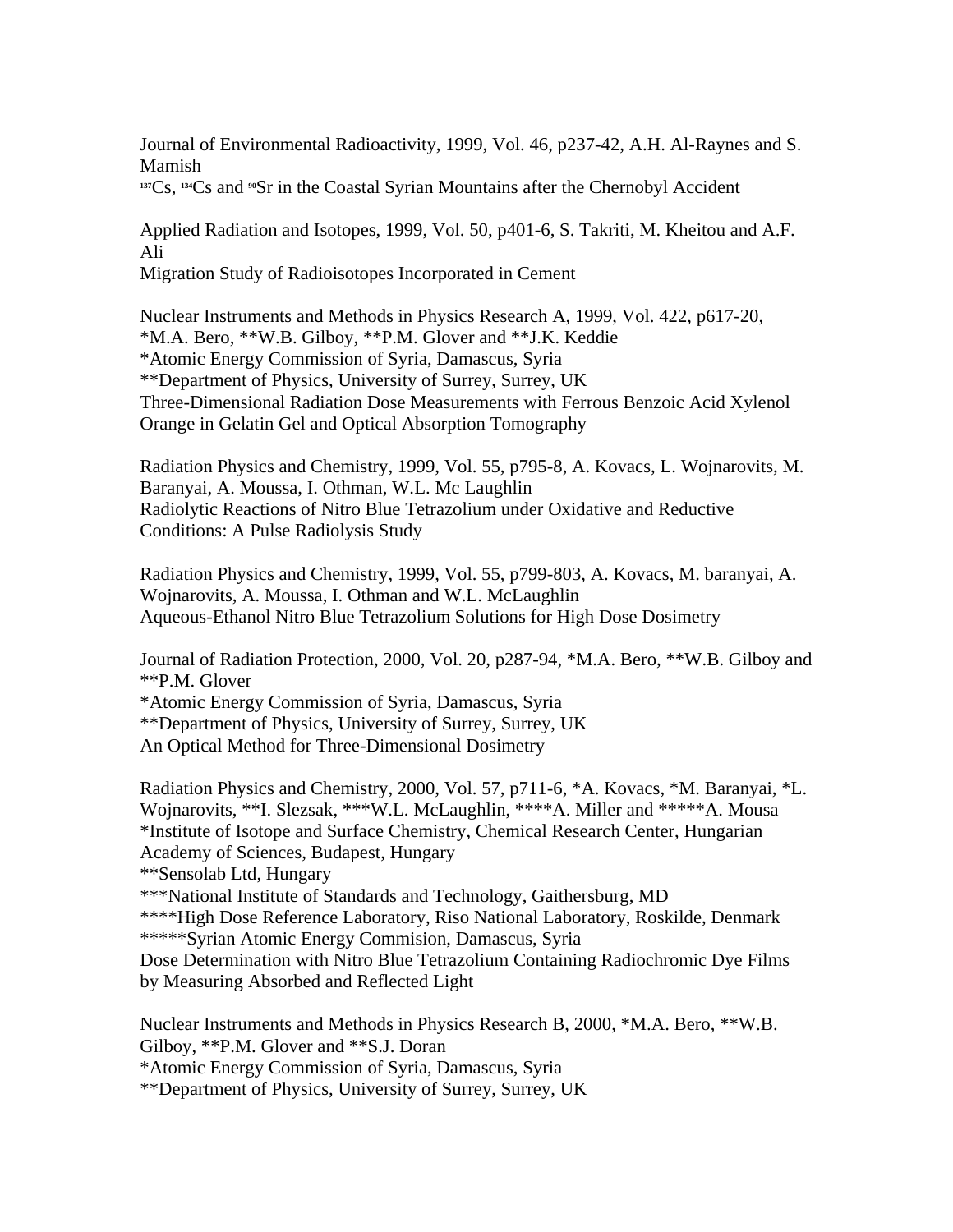Tissue-Equivalent Gel for Non-Invasive Spatial Radiation Dose Measurements Applied Radiation and Isotopes, 2001, Vol. 55, p109-13, A. Abdul-Hadi, O. Alhassanieh and M. Ghafar Disequilibrium of Uranium Isotopes in some Syrian Groundwater

Applied Radiation and Isotopes, 2001, Vol. 55, p115-9, S. takriti, R. Shweikani, A.F. Ali, M. Hushari and M. Kheitou Diffusion of Radon through Varying Depths of Cement

Radiation Physics and Chemistry, 2001, Vol. 61, p433-5, \*M.A. Bero, \*\*W.B. Gilboy and \*\*P.M. Glover \*Atomic Energy Commission of Syria, Damascus, Syria \*\*Department of Physics, University of Surrey, Surrey, UK Radiochromic Gel Dosemeter for Three-Dimensional Dosimetry

Journal of Radioanalytical and Nuclear Chemistry, 2002, Vol. 254, p159-63, M. Ghafar, A. Abdul-Hadi and O. Alhassanieh Distribution of Some Elements in a Solid-Aqueous System: Mineral Phosphate in Contact with Groundwater

Radiation Physics and Chemistry, 2003, Vol. 68, p1011-5, \*A. Moussa, \*\*M. Baranyai, \*\*L. Wojnaovits, \*\*A. Kovacs and \*\*\*W.L. McLaughlin \* Syrian Atomic Energy Commision, Damascus, Syria \*\* Institute of Isotope and Surface Chemistry, Chemical Research Center, Hungarian Academy of Sciences, Budapest, Hungary \*\*\* National Institute of Standards and Technology, Gaithersburg, MD Dosimetry Characteristics of the Nitro Blue Tetrazolium-Polyalcohol Film for High Dose Applications

Radiation Measurements, 2004, Vol. 38, p31-6, S. Takriti, R. Shweikani, A.F. Ali and G. Raja

The Effect of Sand/Cement Ratio on Radon Exhalation from Cement Specimens Containing  $^{226}$ Ra

Accreditation and Quality Assurance: Journal for Quality, Comparability, and Reliability in Chemical Measurement, 2004, Vol. 9, p361-8, M.S. Al-Masri, A. Shakhashiro and A.Y. Amim

Method Validation Procedures for Environmental Radiochemical Measurements at AECS

Journal of Environmental Radioactivity, 2006, Vol. 91, p103-12, M.S. Al-Masri, K. Al-Karfan, H. Khalili and M. Hassan

Speciation of  $^{210}$ Po and  $^{210}$ Pb in Air Particulates Determined by Sequential Extraction

Journal of Radioanalytical and Nuclear Chemistry, 2006, Vol. 267, p337-43, M.S. Al-Masri, Y. Amin, M. Hassan and S. Ibrahim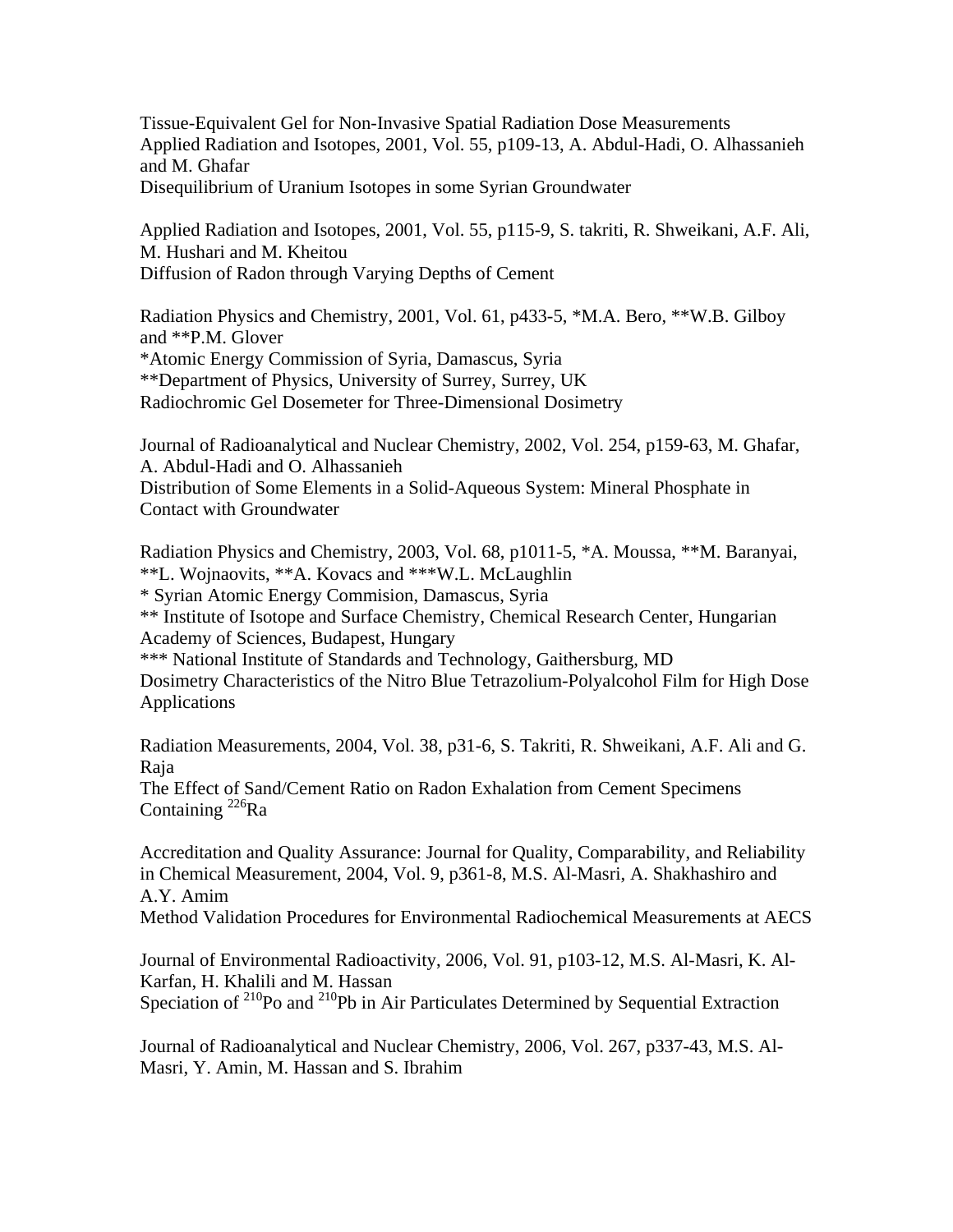External Gamma-Radiation Dose to Syrian Population Based on the Measurement of Gamma-Emitters in Soil Applied Radiation and Isotopes, 2007, Vol. 65, p131-41, I. Othmanand and M.S. Al-Masri Impact of Phosphate Industry on the Environment: A Case Study

Applied Radiation and Isotopes, 2007, Vol. 65, p131-41, I. Othman and M.S. Al-Masri Impact of Phosphate Industry on the Environment: A Case Study

Radiation Physics and Chemistry, 2007, Vol. 76, p1195-9, M. Kattan, Y. Daher and H. Alkassiri A High-Dose Dosimeter-Based Polyvinyl Chloride Dyed with Malachite Green

Journal of Radioanalytical and Nuclear Chemistry, 2007, Vol. 274, p1-5, A.H. Al-Rayyes, M. Al-Oudat, A. Al-Hamwi and H. Mukhallalati Behavior of  $^{134}Cs$ ,  $^{90}Sr$ , and  $^{238}Pu$  in Different Syrian Soils

# **Nuclear Physics**

# **Documents/Reports:**

AECS-C/RSS-348, September 2000, O. Al-Hassanieh, M. Ghafar and N. Salman Determination of Isomeric Ratio Yield of Nb-95 from the Neutron Induced Fission of Thorium-232

AECS-C/RSS-351, November 2000, O. Al-Hassanieh Determination of Independent Fission Yields and Isomeric Ratio Yields of Some Iodine Isotopes from the Fission of **232**Th with Reactor Neutrons

AECS-NE-FRSR-322, March 2005, K. Haddad The Factors Affecting the  $95$ Nb/ $95$ Zr and  $140$ La/ $95$ Zr-Cooling Time Correlations

AECS-NE/RSS-617, May 2005, K. Khattab Comparison of Xenon-135 and Samarium-149 Poisoning in the Miniature Neutron Source Reactor

AECS-NE/RSS-706, December 2006, I. Khamis and H. Ezzuddin Study of the <sup>99</sup>Mo Production Effect on Some of the Reasearch Reactor Core Specifications using DARE-P

### **Journal Articles:**

IEEE Transactions on Electron Devices, 1962, Vol. 9, p439-48, B.W. Hakki Bremsstrahlung Radiation as a Source of Coherent Microwave Power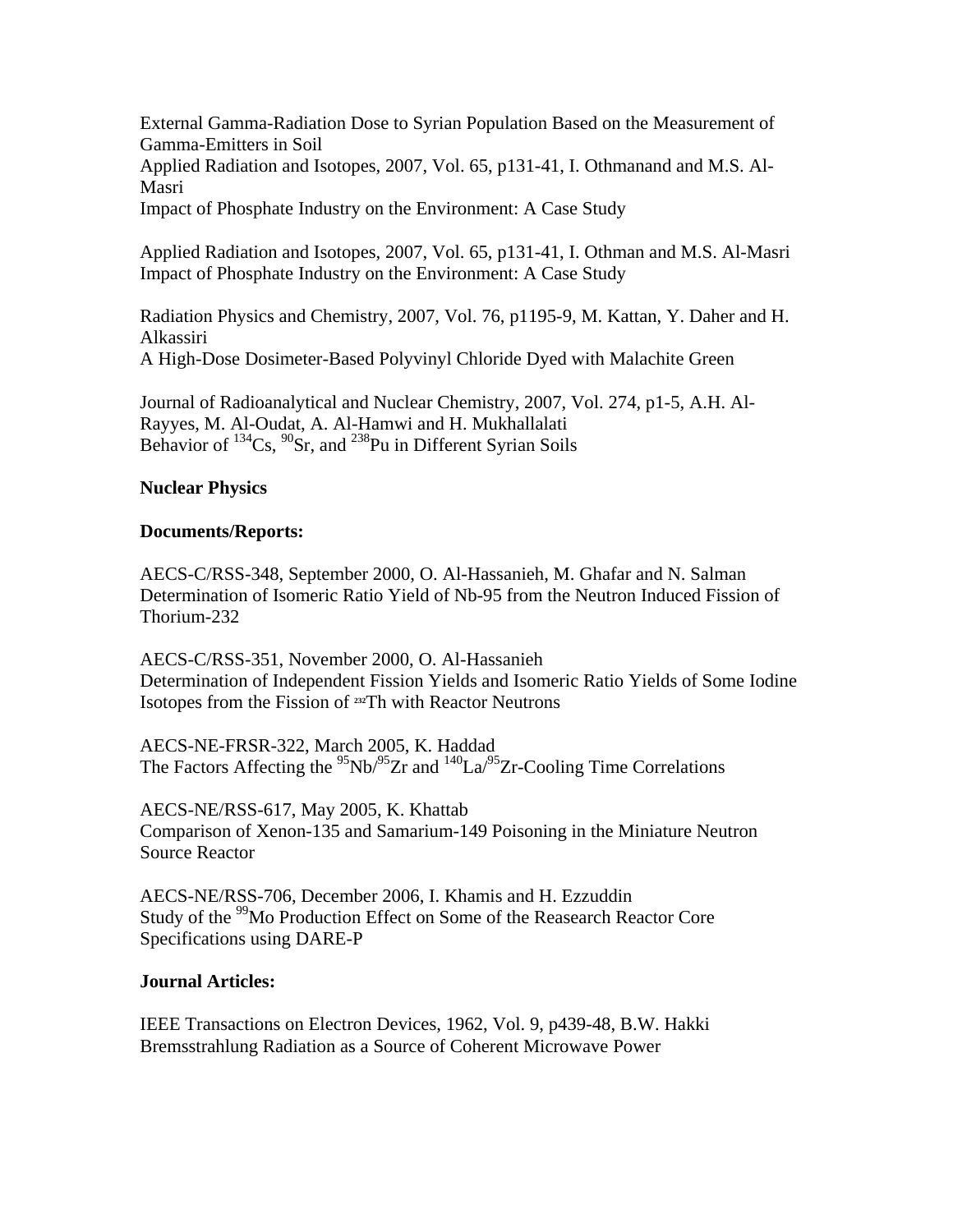Journal of Physics D, 1978, Vol. 11, p313-23, \*I.K. Belal and \*\*M.H. Dunn \*Scientific Studies and Research Centre, Damascus, Syria \*\*Department of Physics, University of St. Andrews, St. Andrews, UK Laser Heterodyne Measurement of Electron Densities in a Hollow Cathode Discharge

Annals of Nuclear Energy, 1990, Vol. 17, p229-37, A.I. Shamaoun and G.C. Summerfield Chemical Binding Effects on Resonant Scattering of Neutrons

Nuclear Tracks and Radiation Measurements, 1992, Vol. 20, p555-60, I. Othman, G. Raja, M. Al-Hushari and R.H. Iyer The Electrochemical Etching of Fission Fragment Tracks in Tuffak Polycarbonate

Applied Radiation and Isotopes, 1994, Vol. 45, p271-3, T. Yassine and I. Othman A Simple Method for the Rapid Assessment of the Half-Lives of Short-Lived Radionuclides

IEEE Transactions on Plasma Science, 1997, Vol. 25, p1124-7, S. Al-Hawat Spectroscopic Diagnostics of Preanode Plasma in Glow Discharge of Helium

Journal of Radioanalytical and Nuclear Chemistry, 1998, Vol. 231, p147-52, A. Abdul-Hadi Gamma-Spectrum of 241Am

Europhysics Letters, 1999, Vol. 48, p505-7, S. Haddad Density Dependence of the Nuclear Symmetry Energy in a Relativistic Mean-Field Approach

Aalam Al-Zarra, 1999, Vol. 61, p65-, O. Al-Hassanieh, M. Ghafar and Z. Ajji Study of Nuclear Reactions of Th-232 with Reactor Neutrons

Applied Radiation and Isotopes, 2000, Vol. 52, p1003-7, Y.M. Jubeli Comparison of Uranium Determination in some Syrian Geologic Samples using Three Reactor Based Methods

IEEE Transactions on Plasma Science, 2000, Vol. 28, p1682-7, S. Al-Hawat Anode Spots in a Glow Discharge of Helium-Neon Mixture

Radiation Effects and Defects in Solids, 2002, Vol. 157, p401-10, J. Assaf Noise Sensitivity to Gamma Radiation in Si-JFET Devices

IEEE Transactions on Plasma Science, 2004, Vol. 32, p764-9, S. Al-Hawat Axial Velocity Measurement of Current Sheath in a Plasma Focus Device using a Magnetic Probe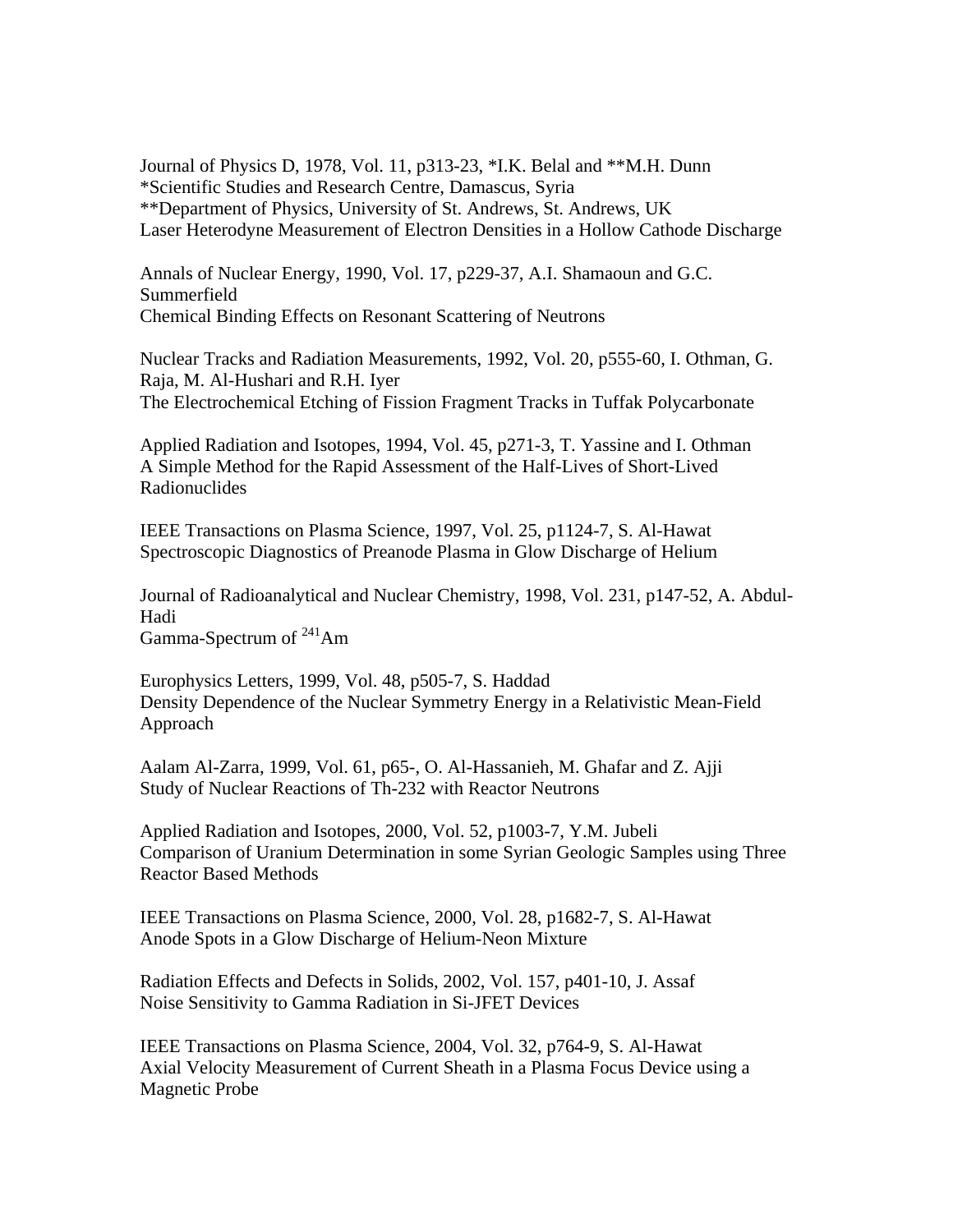Journal of Nuclear Materials, 2005, Vol. 345, p86-8, Kh. Haddad Burnup Effect of  $\frac{95}{10}$ Nb/ $\frac{95}{2}$ r Ratio-Cooling Time Correlation

Journal of Physics D, 2005, Vol. 38, p1156-63, S. Al-Hawat and M. Naddaf Electron Density Distribution Function in the Positive Column of a Neon Glow Discharge using the Black Wall Approximation

Journal of Radioanalytical and Nuclear Chemistry, 2006, Vol. 268, p109-12, Kh. Haddad and H. Suman Determination of the Gamma Self-Attenuation Correction Factors using Intensity Ratios

Journal of Radioanalytical and Nuclear Chemistry, 2007, Vol. 272, p127-33, K. Khattab Estimating the Four-Factor Product for the Accurate Calculation of Xenon and Samarium Reactivities in the Syrian Miniature Neutron Source Reactor

### **Material Science**

#### **Documents/Reports:**

AECS-C/FRSR-53, March 1992, Y. Kudsi and M. Abbas Geochemistry and Uranium Content of Phosphorites used in Fertilizer Industry – Homs in Comparison with Mines Raw Phosphorites

AECS-C/DSB-50, January 1993, M.S. Mourad, A. Tayyar, Z. Hariri and W. Joha Fluorimetric Determination of Uranium

AECS-G/FRSR-75, November 1993, M. Abbas, M. Mouty and A.K. Malek Geochemistry of Uranium of Paleogene Phosphorites in Syrian Desert (Al-Hamaad)

AECS-C/FRSR-125, November 1995, G. Zaizafoum, T. Yassem and A.M. Sarhel Study of Ion-Exchange Properties of Heteropolyacid Salts of Ce (IV)

AECS-C/FRSR-123, November 1996, Y. Koudi, S. Kourfan, A. Dahdouh and H. Shlewit Study of Factors Affecting Uranium Stripping From DEHPA/TOPO Solvent by Factorial Design

AECS-C/RSS-145, February 1996, Y. Koudi, J. Stas, R. Al-Merey and G. Shaddoud Determining a Rapid Method for the Determination of Uranium in Pure Phosphoric Acid and D2EHPA

AECS-C/FRSR-125, November 1996, G. Zaizafoun, T. Yassine and A. Sarheel Study of Ion-Exchange Properties of Heterpolyacid Salts of Ce (IV)

AECS-C/RSS-172, December 1996, A. Harfoush and A. Shlewit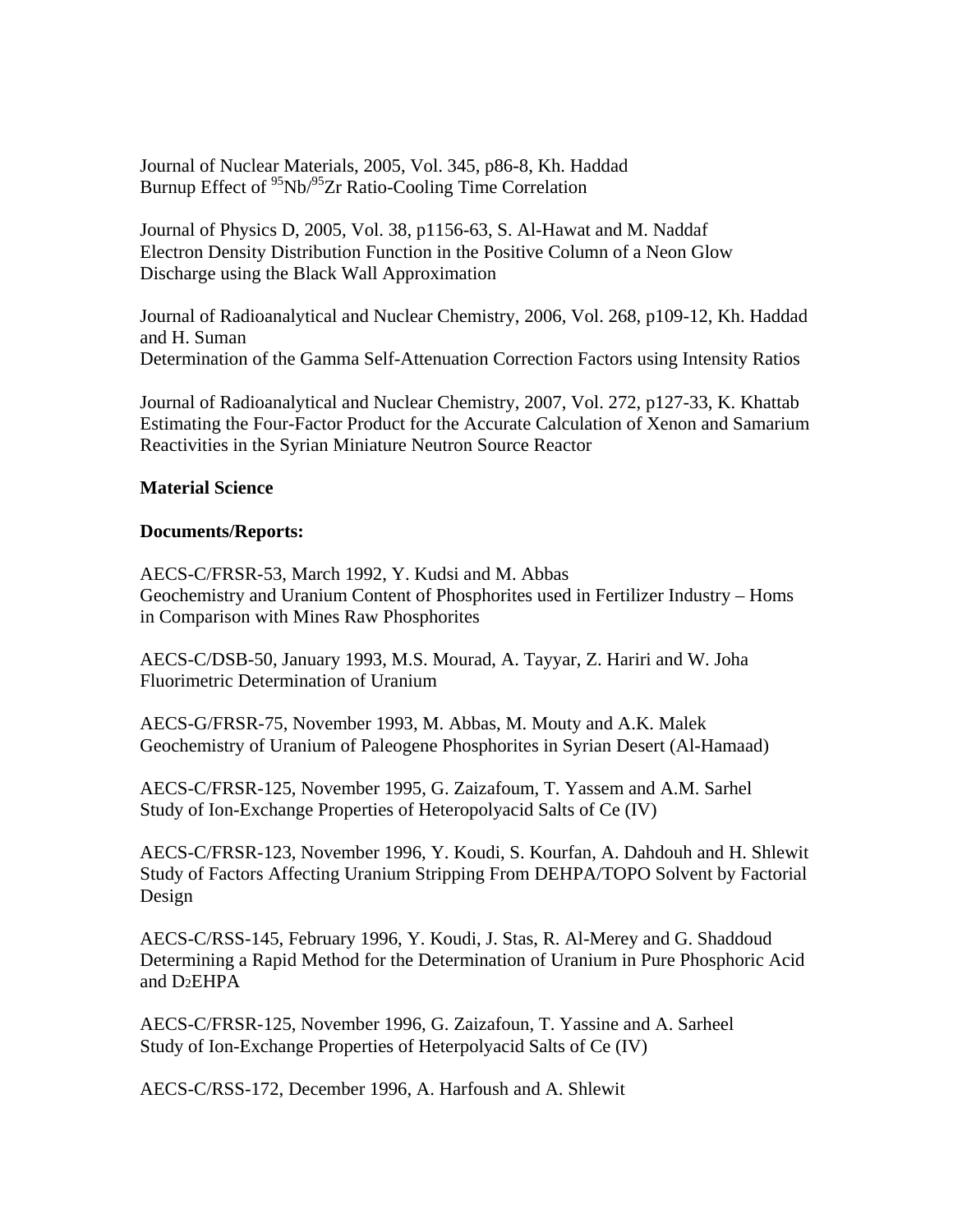Development of a New Spectrophotometric Method to Determine the Total Aromatic Contents in Kerosene AECS-C/FRSR-163, May 1998, J. Stas, S. Khorfan and Y. Koudsi Investigation of the Synergic Effect of Some Neutral Organophosphoric Compounds on the Extraction of Uranium From Phosphoric Acid Solutions by D1-(2-Ethyl Hexyl) Phosphoric Acid

AECS-C/RSS-219, May 1998, M. Alibrahim and J. Stas Developing a Method for the Determination of Uranium in D2EHPA/Diluant by IR or FTIR

AECS-C/RSS-307, February 2000, S. Khorfan, Y. Koudsi and W. Rafool Investigation of the Influence of Cations in Phosphoric Acid on the Extraction of Uranium by Factorial Design

AECS-C/RSS-335, June 2000, J. Stas, R. Al-Merey and J. Karajo Direct Determination of Uranium in the Organic Phase D2EHPA-TOPO Using XRF Spectroscopy

AECS-H/RSS-415, December 2001, S. Khorfan, A. Wahood and W. Rafool A Quick Method to Analyze Uranium in Phosphoric Acid from Extraction Plant Using Gamma Spectroscopy

AECS-C/FRSR-247, December 2001, J. Stas and M. Ghafar Computer Study of Uranium Complexes in Phosphoric Acid Media

AECS-C/FRSR-253, J. Stas, H. Shlewit, A. Dahdouh and S. Khorfan Selective Stripping of Uranium from  $0.3M$  D<sub>2</sub>EHPA +  $0.075M$  TOPO/Kerosene in the Second Extraction Phase

AECS-C/FRSR-259, April 2002, M. Ghafar Complexes of Uranium Hexavalent with Syrian Commercial Phosphoric Acid

AECS-C/FRSR-261, April 2002, J. Stas, S. Khorfan, A. Dahdouh and H. Shlewit Study of Factors Affecting the Extraction of Uranium and Iron in the Second Cycle of Extraction with DEHPA/TOPO in Kerosene

AECS-PR/RSS-439, July 2001, M.S. Al-Masri, M. Gafar and H. Al-Kurdi Study of Radium Extraction Mechanisms from Scales by Leaching in Different Acidic and Alkaline Media

AECS-C/RSS-442, July 2002, M. Al-Ibrahim Investigation of Infrared Spectra in Uranium Complexes

AECS-C/RSS-501, April 2003, S. Khorphan and G. Mansour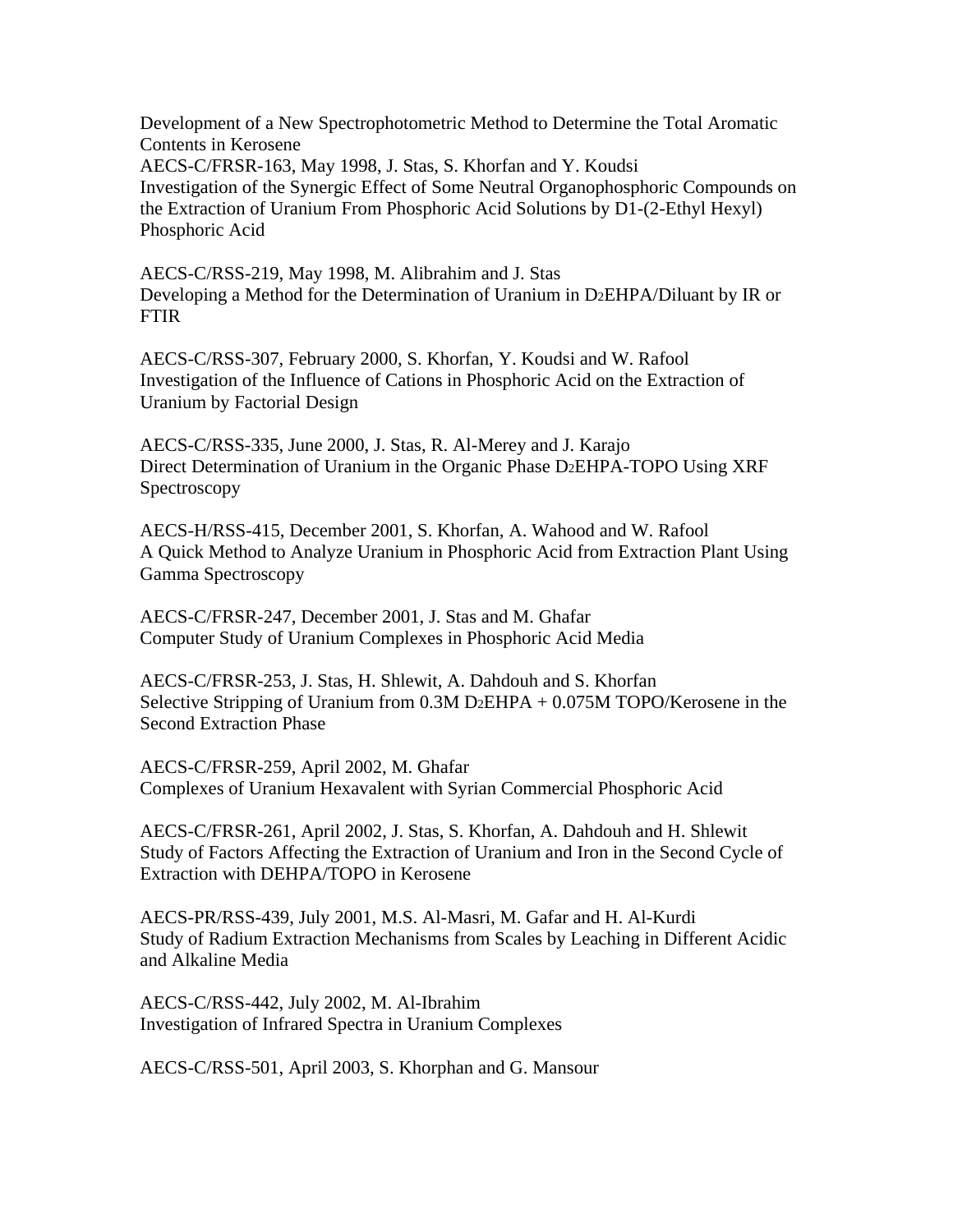Study of Distribution of Radioactive Elements between Liquid and Solid Phases in Preparation of Phosphoric Acid by SIAPE Method

AECS-C/RSS-516, August 2003, T. Yassime and N. Salman Preparation of Radioactive Isotope Strontium-85

AECS-C/FRSR-304, May 2004, M. Alibrahim and H. Shlewit Spectroscopic Study of Uranium Extraction by TBP/Dodecane

AECS-C/FRSR-327, March 2005, J. Stas, A. Dahdouh and H. Shlewit Extraction of Uranium from Nitric Acid Solutions by Tributylphosphate/Kerosene

AECS-NE/RSS-616, May 2005, K. Haddad and H. Souman Determination of Self-Attenuation Correction Factor in PNDA of Uranyl Nitrate using Intensities Ratio of Uranium Specific Gamma and X Lines

AECS-G/FRSR-339, August 2005, M. Aissa, R. Al-Hent and J. Asfahani Radioactive Characteristics of Geological Formations and the Role of Solutions of Jabal Abou Rabah – Foroqlus Area

AECS-C/RSS-678, June 2006, J. Stas, A. Khoder and J. Karjou Direct Determination of Uranium and Co-Extracted Elements in Organic Phases (D2EHPA/TOPO, TBP, TDA) in Kerosene by TXRF Technique

AECS-NE/RSS-707, I. Khamis, A. Sarheel and N. Al-Somel Application of the Neutron Activation Analysis Technique in Trace Elements Analysis

AECS-C/FRSR-366, January 2007, H. Shlewit and M. Alibrahim Recovery of Uranium from Syrian Phosphate by Solid-Liquid Method using Alkaline **Solutions** 

### **Conference Papers:**

Arab Energy Conference, March 14-7, 1988, Baghdad, Iraq, A.O. Mohamadi and M. Banany Uranium

### **Journal Articles:**

Al-Taqah Wattanmiyah, 1985, Vol. 8, p12-7, Z. Al-Haj Rasheed Uranium Occurrence in Nature: Geophysical Prospecting, and Its Occurrence in Syria

Journal of Radioanalytical and Nuclear Chemistry, 1986, Vol. 102, p337-46, \*Y.M. Jubeli and \*\*S.J. Perry \*Atomic Energy Commission, Damascus, Syria \*\*Imperial College Reactor Centre, Berkshire, UK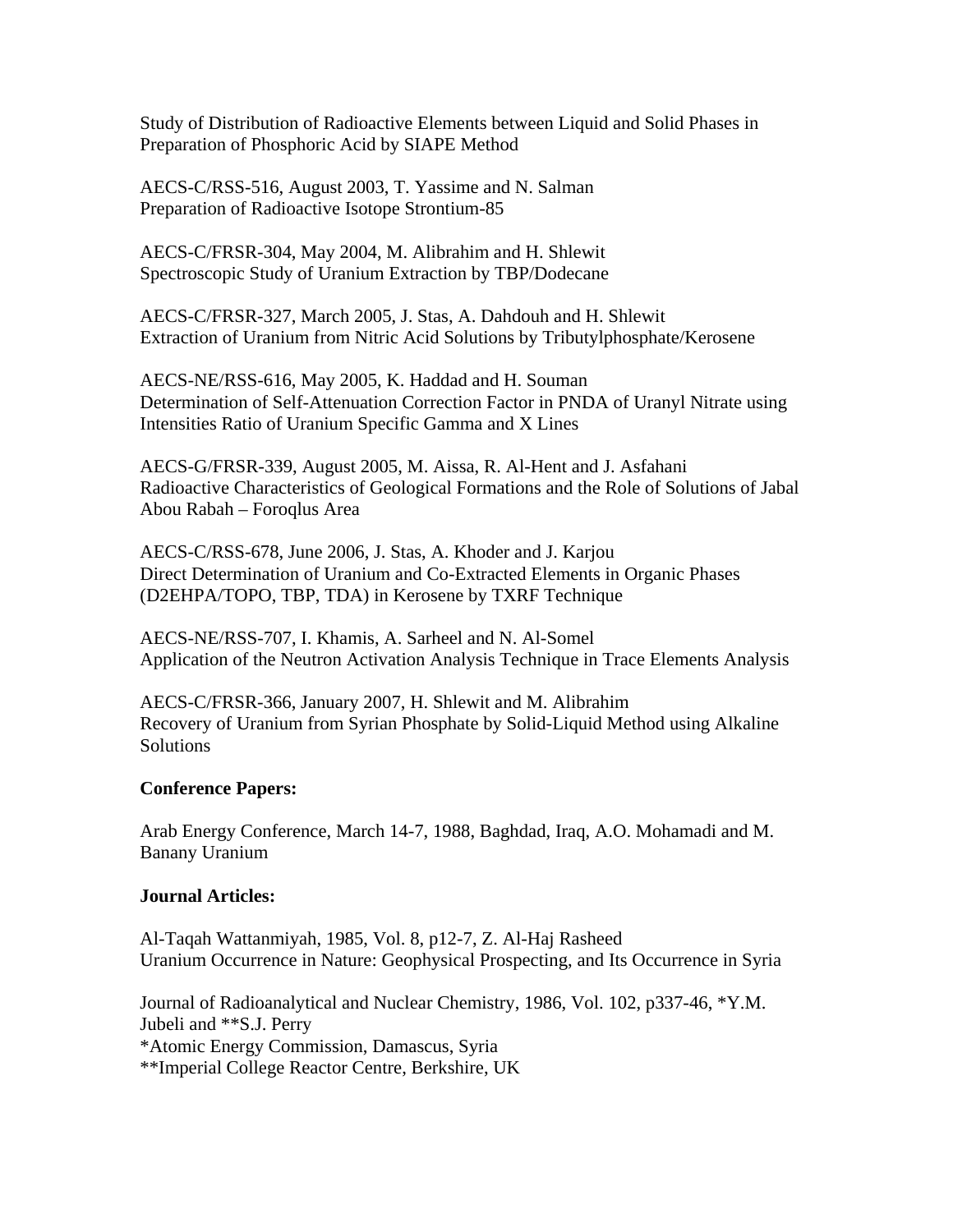A New Application of Neutron Activation Analysis with 239U to Determine Uranium in **Groundwaters** 

Transactions of the Institute of Mining and Metallurgy, Section B. Applied Earth Science, 1990, Vol. 99, pB176-82, \*Y.M. Jubeli and \*\*M. Hale \*Atomic Energy Commission, Damascus, Syria \*\*Imperial College Reactor Centre, Berkshire, UK Geochemical Reconnaissance for Uranium in the Palmyrides Region of Central Syria

Aalam Al-Zarra, 1991, Vol. 15, p99-103, J.K. Abou-Jamous Leaching of Uranium from Syrian Phosphorite (Sodium Carbonate-Bicarbonate)

Journal of Radioanalytical and Nuclear Chemistry, 1991, Vol. 153, p221-34, \*R. Al-Merey and \*\*H.J.M. Bowen

\*Atomic Energy Commission, Damascus, Syria

\*\*Department of Chemistry, University of Reading, Reading, UK Determination of the Rare-Earth Elements in Phosphate Rocks using Both Inductively Coupled Plasma Atomic Emission Spectrometry and Instrumental Neutron Activation Analysis

Chemical Engineering and Processing, 1993, Vol. 32, p273-6, S. Khourfan Study of the Stability of Octyl Pyrophosphoric Acid (OPPA) Solvent in the Extraction of Uranium from Phosphoric Acid

Journal of Radioanalytical and Nuclear Chemistry, 1993, Vol. 173, p387-93, T. Yassine Stannic Silicomolybate as Cesium Selective Cation Exchanger

Radiochimica Acta, 1994, Vol. 64, p73-76, \*A. Abdul-Hadi, \*\*Z. Szeglowski, (3)O. Constantinescu,\*\*\*M. Hussonnios, \*\*\*\*G. Ardisson \*Atomic Energy Commission, Damascus, Syria \*\*Laboratory of Nuclear Reactions, JINR, Dubna, Russia \*\*\*Institute de Physique Nucleaire, Orsay Cedex, France \*\*\*\*Lab.de Radiochimie, Nice University, France Continuous Purification of 223Fr from Its Decay Products on a Nickel Heaxcyanoferrate Composite Ion Exchanger

Radiation Effects and Defects in Solids, 1994, Vol. 132, p329-38, M. Soukieh and A. Al-Mohamad

Irradiation Effects in Fe-30% Ni Thin Films during Ar Ion Implantation

Journal of Radioanalytical and Nuclear Chemistry, 1995, Vol. 1998, p237-45, Y. Koudsi, S. Khorfan, H. Shleweit, A. Dahdouh and M. Sweid Effect of Oxidation-Reduction on the Extraction of Uranium from Wet Phosphoric Acid by DEHPA/TOPO

Journal of Radioanalytical and Nuclear Chemistry, 1995, Vol. 199, p339-45, S. Khorfan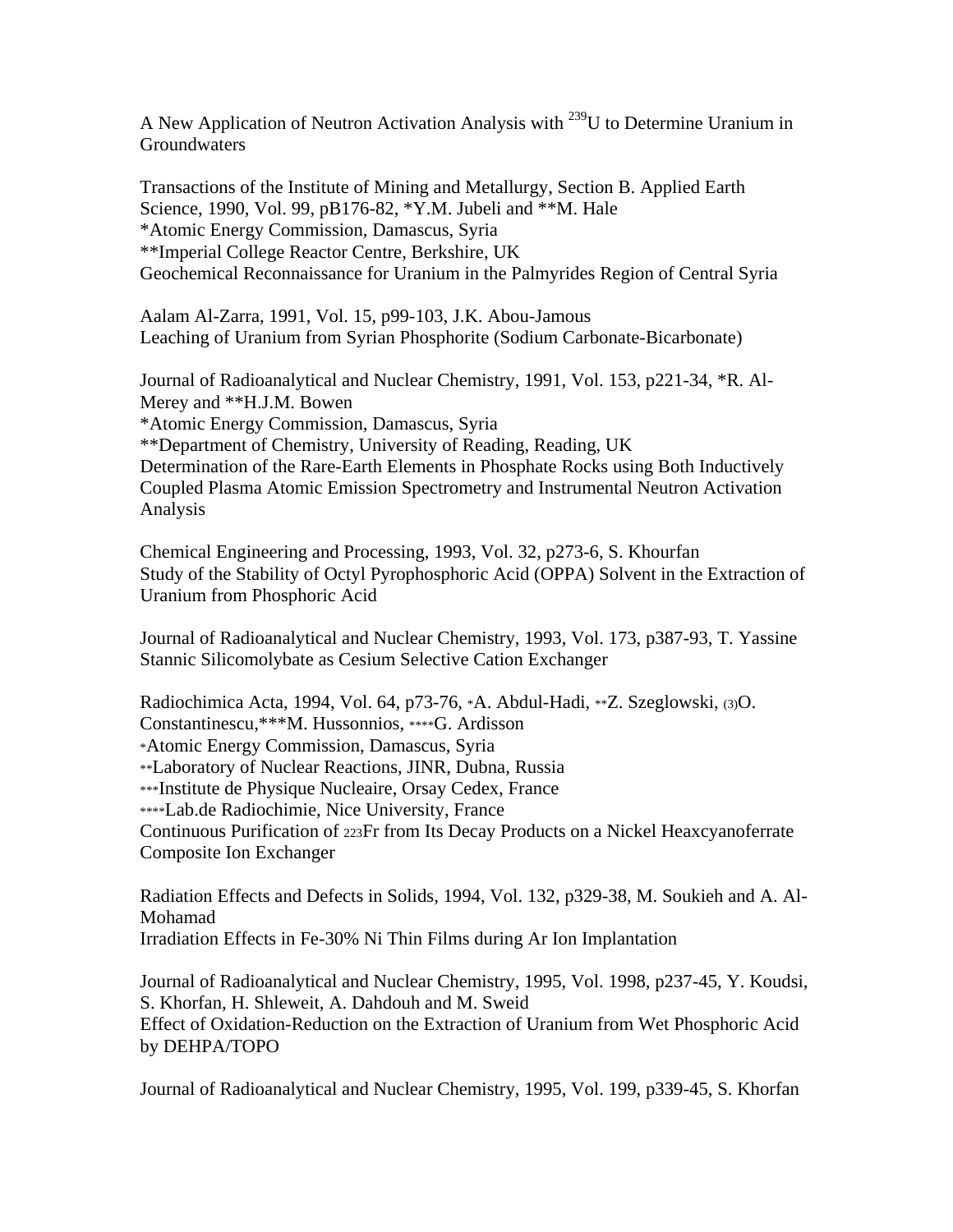and Y. Koudsi Effect of Organic Diluents on the Extraction of Uranium from Phosphoric Acid

Journal of Radioanalytical and Nuclear Chemistry, 1996, Vol. 207, p183-91, A. Khuder Uranium Adsorption by the Lacunary Polyphosphotungstate  $K_{10}P_2W_{17}O_{61}$  from Phosphoric Acid

Journal of Radioanalytical and Nuclear Chemistry, 1996, Vol. 208, p499-506, T. Yassine Preparation, Properties and Ion-Exchange Behavior of Stannic Silicomolybate

Journal of Radioanalytical and Nuclear Chemistry, 1996, Vol. 214, p285-90, Y. Koudsi, S. Khorfan and A. Zein

Effect of Operating Variables on the Extraction of Uranium from Phosphoric Acid by Factorial Design

Applied Radiation and Isotopes, 1997, Vol. 48, p135-42, M. Aissa and Y.M. Jubeli Carbone Gamma-Ray Spectroscopic Survey of an Area East of Homs, Central Syria

Journal of Radioanalytical and Nuclear Chemistry, 1997, Vol. 221, p183-7, A. Dahdouh, H. Shlewit, S. Khorfan and Y. Koudsi Study of Factors Affecting Uranium Stripping From DEHPA/TOPO Solvent by Factorial Design

Fizika A, 1998, Vol. 7, p81-90. W. Harara The Effect of Gamma Ray Irradiation on Magnetic Properties of Electromagnetic Fe-Si (97%-3%) Sheets

Aalam Al-Zarra, 1998, Vol. 57, p85-6, M. Alibrahim and J. Stas Developing a Method for the Determination of Uranium in D2EHPA/ Diluent by IR or FTIR

Journal of Radioanalytical and Nuclear Chemistry, 1998, Vol. 238, p145-8, S. Khorfan, J. Stas and M. Kassem Stripping of Uranium from DEHPA/Kerosene Solvents by Different Aqueous Media

Aalam Al-Zarra, 1998, Vol. 58, p84-5, A.A. Hadi, O. Al-Hassanieh and A.A. Abba Separation of Th, Ra and Ac in the Natural Thorium Series

Aalam Al-Zarra, 1998, Vol. 58, p85-6, A.A. Hadi, O. Al-Hassanieh and M. Ghafar Separation of U, Th, Pa and Ra in the Natural Uranium Series

Aalam Al-Zarra, 1998, Vol. 58, p88-9, J. Stas, S. Khorfan and Y. Koudsi Investigation of the Synergic Effect of Some Neutral Organo Phosphoric Compounds on the Extraction of Uranium From Phosphoric Acid Solutions by D1-(2EthylHexyl) Phosphoric Acid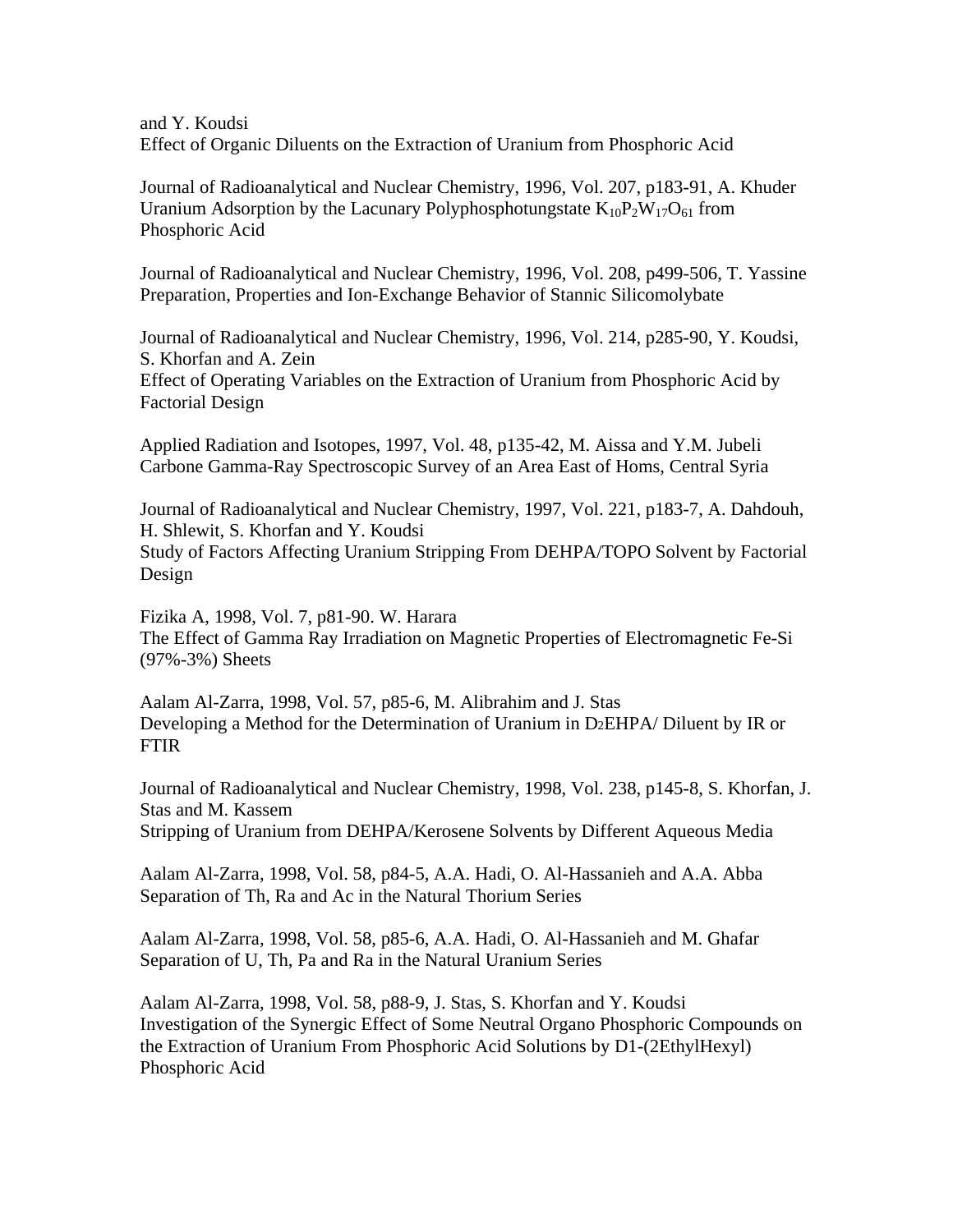Journal of Radioanalytical and Nuclear Chemistry, 1998, Vol. 230, p299-301, S. Takriti and A. Abdul-Hadi

Determination of  $^{234}U^{238}U$  Activity Ratios in Syrian Phosphates

Exploration and Mining Geology, 1998, Vol. 7, p313-9, Y. Jubeli, M. Al-Hilal, G. Rajja and A. Al-Ali

Radiometric Profiles of Uranium Dispersal Pattern Adjacent to Cretaceous Phosphatic Sediments in Wadi Qasser Al-Hallabat Basin, Central Syria

JKAU, 1999, Vol. 11, p39-51, J. Asfahani

Determination of Radioactive and Phosphatic Layers by Measuring Natural Gamma Ray Intensities in Well Logging in the South Al-Babter Region of Syria, Using Numerical Methods of Analysis

Aalam Al-Zarra, 1999, Vol. 64, p89-90, M. Ghafar, A. Abdul-Hadi and O Al-Hassaneih Effect of the Sulfate Anions on the Extraction of Uranium (VI) From Phosphoric Acid

Solvent Extraction Research and Development, 1999, Vol. 6, p39-44, A. Harfoush The Characterization and Effects of Syrian Kerosene on Uranium Extraction from Syrian Commercial Phosphoric Acid

Applied Radiation and Isotopes, 1999, Vol. 50, p677-84, W. Harara The Effect of Gamma Ray Irradiation on Magnetic Properties of Electromagnetic Fe-Si (97%-3%) Sheets

Afinidad, 1999, Vol. 483, p75-9, R. Al-Merey and R. Bouzo Stoichiometric Study of Phosphovanadaomolybate Complex and Its Use to Determine Effect of Uranium Extraction by DEHPA/TOPO on the Concentration of Phosphoric Acid Using Spectrophotometric Method

Applied Radiation and Isotopes, 1999, Vol. 51, p493-8, O. Alhassanieh, A. Abdul-Hadi, M, Ghafar and A. Aba Separation of Th, U, Pa, Ra and Ac from Natural Uranium and Thorium Series

Aalam Al-Zarra, 2000, Vol. 65, p85-6, M. Alibrahim Determination of D2EHPA + TOPO Concentration in Organic Phase by IR Spectroscopy

Periodia Polytechnica Chemical Engineering, 2000, Vol. 44, p123-32, S. Khorfan, O. Shino, A. Wahoud and A. Dahdouh Stripping of Uranium from D2EHPA/TOPO Solvent by Ammonium Carbonate Solutions

Exploration and Mining Geology, 2000, Vol. 9, p141-8, J. Asfahani and R. Mohamad Investigation of Electrical Properties of Radioactive Phosphatic Layers in the Al-Sharquieh Mine, Syria

Solvent Extraction Research and Development, 2000, Vol. 7, p68-84, J. Stas, S. Khourfan and Y. Koudsi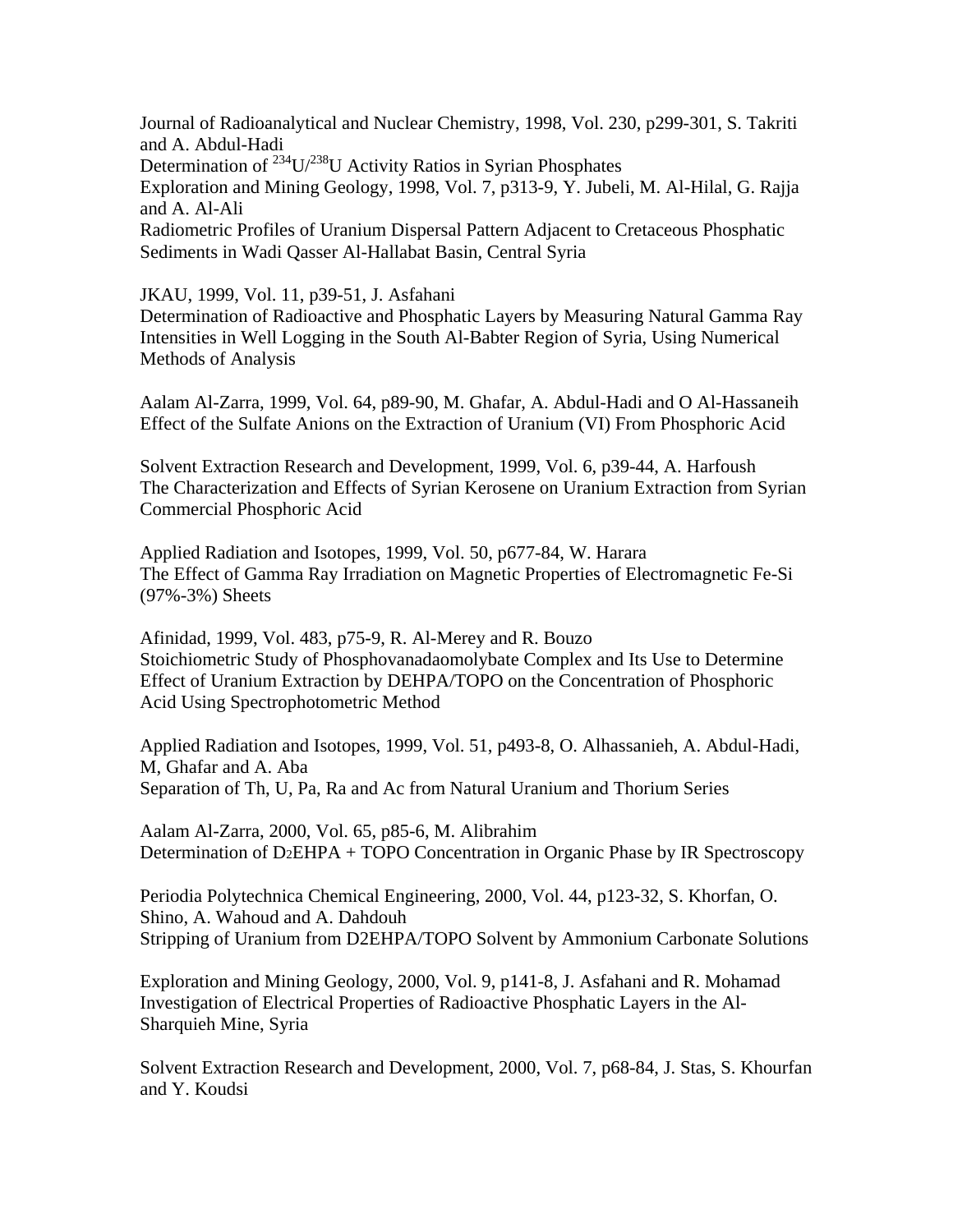Study of Uranium Extraction from Phosphoric Acid Solutions by D2EHPA and the Synergic Effect of Some Neutral Organophosphoric Compounds

Exploration and Mining Geology, 2000, Vol. 9, p141-8, J. Asfahani and R. Mohamad Investigation of Electrical Properties of Radioactive Phosphatic Layers in the Al-Sharquieh Mine, Syria

Applied Radiation and Isotopes, 2000, Vol. 52, p1003-7, Y.M. Jubeli Comparison of Uranium Determination in Some Syrian Geologic Samples Using Three Reactor Based Methods

Journal of Radioanalytical and Nuclear Chemistry, 2000, Vol. 246, p451-5, \*L. Al-Attar, \*\*A. Dyer and \*\*R. Blackburn \*funded by Atomic Energy Commission of Syria, Damascus, Syria \*\*University of Salford, Salford, UK Uptake of Uranium on TES-10 Microporous Titanosilicate

Review of Scientific Instruments, 2001, Vol. 72, p1492-94, I. Khamis, I. Othman, M. Nasri and M. Bakkour Transfer Time Optimization of a Rapid Cyclic Instrumental Neutron Activation Analysis for Trace Element Detection

Journal of Radioanalytical and Nuclear Chemistry, 2001, Vol. 247, p209-19, \*Y. Koudi and \*\*A. Dyer \*University of Damascus, Damascus, Syria \*\*University of Salford, Salford, UK Sorption of <sup>60</sup>Co on a Synthetic Titanosilicate Analogue of the Mineral Penkvilksite and Antimony Silicate

Journal of Radioanalytical and Nuclear Chemistry, 2001, Vol. 250, p147-52, S. Khorfan, Y. Koudsi and W. Rafool The Influence of Cations in Phosphoric Acid on the Extraction of Uranium

Periodica Polytechnica Chemical Engineering, 2001, Vol. 45, p139-48, S. Khorfan, O. Shino and A. Wahoud Extraction of  $H_3PO_4$  from Wet Phsophoric Acid by nC4-nC7 Alcohols

Applied Radiation and Isotopes, 2001, Vol. 54, p543-57, J. Asfahani and A. Abdul-Hadi Geophysical Natural Gamma-Ray Well Logging and Spectrometric Signatures of South Al-Abter Phosphatic Deposits in Syria

Journal of Radioanalytical and Nuclear Chemistry, 2001, Vol. 250, p147-52, S. Khorfan, Y. Koudsi and W. Rafool The Influence of Cations in Phosphoric Acid on the Extraction of Uranium

Journal of Radioanalytical and Nuclear Chemistry, 2001, Vol. 250, 525-9, J. Stas, R. Al-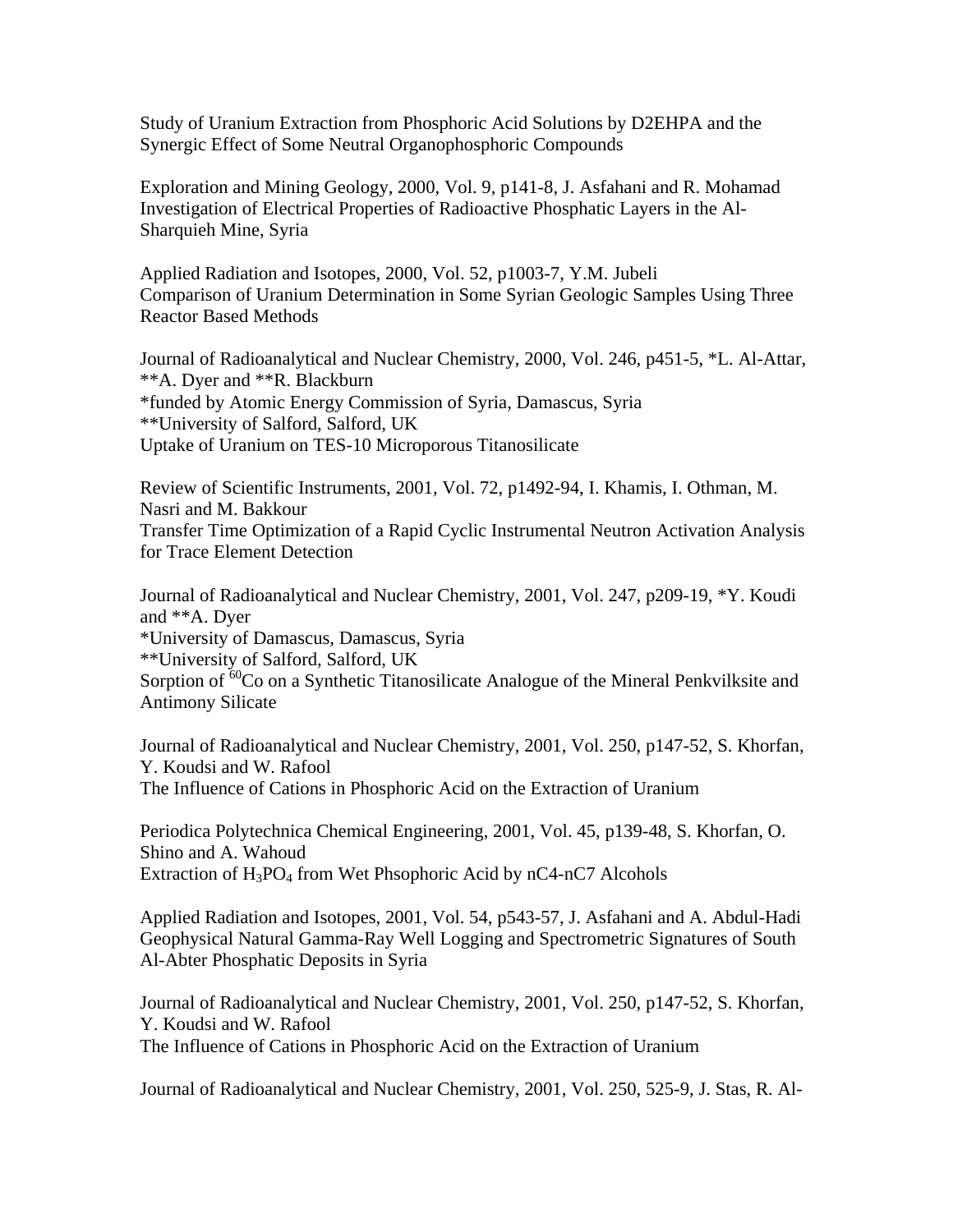Merey and J. Karjou Direct Determination of Uranium in the D2EHPA-TOPO Organic Phase Using EDXRF Spectroscopy Applied Radiation and Isotopes, 2001, Vol. 55, p109-13, A. Abdul-Hadi, O. Alhassanieh and M. Ghafar Disequilibrium of Uranium Isotopes in Some Syrian Groundwater

Exploration and Mining Geology, 2002, Vol. 11, p1-4, J. Asfahani Phosphate Prospecting using Natural Gamma Ray Well Logging in the Khneiffiss Mine, Syria

Aalam Al-Zarra, 2002, Vol. 77, p92-7, S. Khorfan, O. Shino, A. Wahood and A. dahdouh Stripping of Uranium from DEHPA/TOPO Solvent by Ammonium Carbonate Solutions

Aalam Al-Zarra, 2002, Vol. 78, p90-1, J. Stas The Effect of Some Acid Media on the Extraction of Uranium by Tributylphosphate and Tridodecylamine

Hyrdometallurgy, 2002, Vol. 65, p23-30, J. Stas, A. Dahdouh, H. Shlewit and S. Khorfan Statistical Study of Factors Affecting the Co-Extraction of Uranium and Iron in the Second Cycle of Extraction with DEHPA/TOPO in Kerosene

Aalam Al-Zarra, 2002, Vol. 81, p84-5, J. Stas and M. Ghafar Computer Studies of Uranium Complexes in Phosphoric Acid Media

Aalam Al-Zarra, 2002, Vol. 82, p84-5, J. Stas, H. Shlewit, A. Dahdouh and S. Khorfan Selective Stripping of Uranium from  $0.3M$  D<sub>2</sub>EHPA +  $0.075M$  TOPO/Kerosene in the Second Extraction Cycle

Solvent Extraction Research and Development, 2002, Vol. 9, p59-68, H. Shlewit and S.A. Khorfan Purification of  $H_3PO_4$  by Solvent Extraction with TBP/Kerosene

Journal of Radioanalytical and Nuclear Chemistry, 2002, Vol. 254, p159-63, M. Ghafar, A. Abdul-Hadi and O. Alhassanieh Distribution of Some Elements in a Solid-Aqueous System: Mineral Phosphate in Contact with Groundwater

Journal of Materials Chemistry, 2002, Vol. 12, p1381-6, \*L. Al-Attar and \*\*A. Dyer \*funded by Atomic Energy Commission of Syria, Damascus, Syria \*\*University of Salford, Salford, UK Sorption behavior of Uranium on Birnessite, A Layered Manganese Oxide

Journal of Radioanalytical and Nuclear Chemistry, 2003, Vol. 257, p313-6, A. Khorfan, A. Wahoud and W. Rafool A Quick Method to Determine Uranium Concentration by Gamma Spectroscopy: Its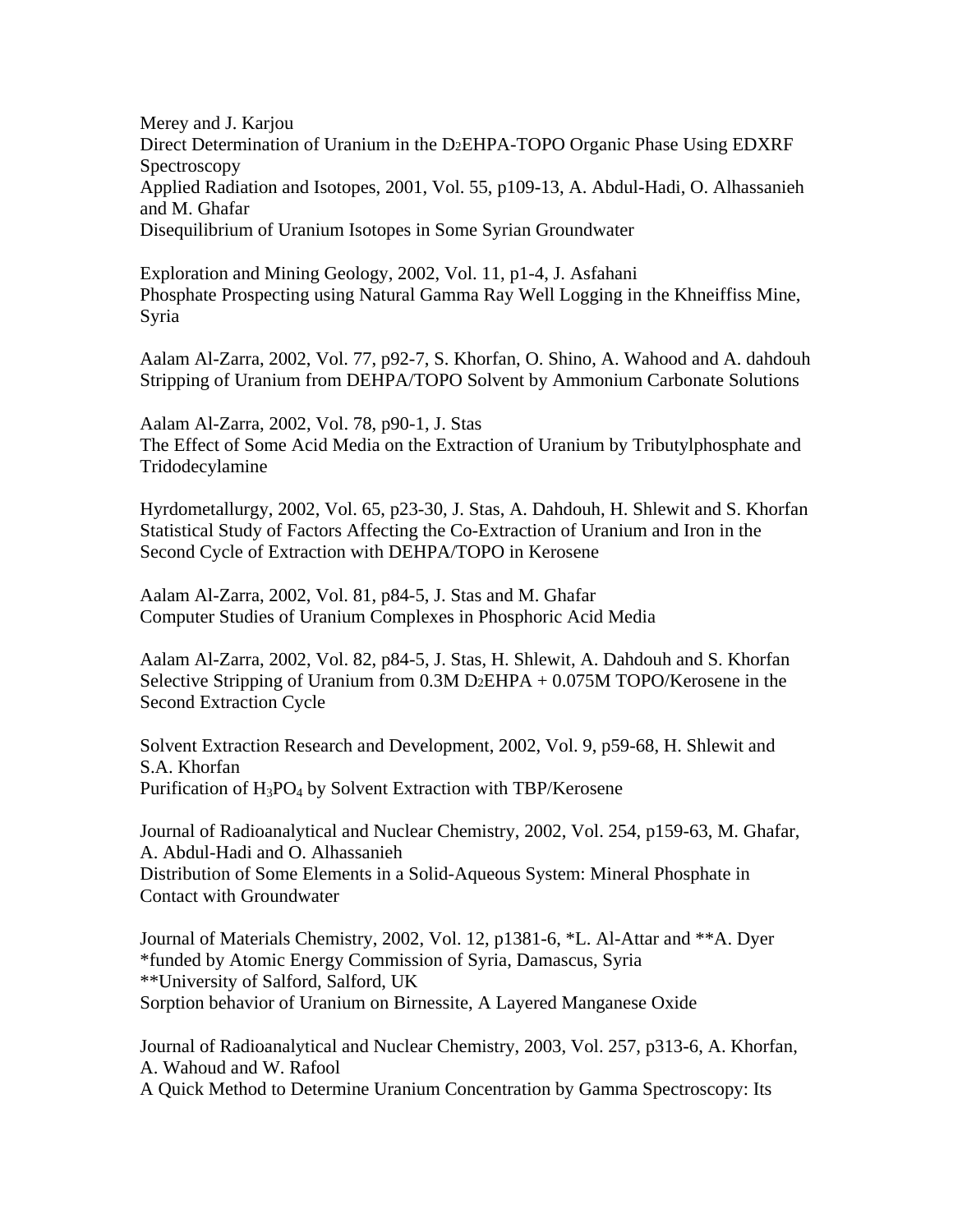Application for Extraction of Uranium from Wet Phosphoric Acid

Aalam Al-Zarra, 2003, Vol. 85, p100-01, M. Al-Ibrahim Investigation of Infrared Spectra in Uranium Complexes

Afinidad, 2003, Vol. 60, p116-21, S. Khourfan Removal of cadmium from Phosphoric Acid by Liquid-Liquid Extraction with TOPO/Kerosene Solvent

Environmental Geology, 2003, Vol. 44, p78-84, S. Takriti and Y. Jubeli Characterization and Disequilibrium Cases of Radioelements in Some Syrian Hot Waters

Journal of Materials Chemistry, 2003, Vol. 13, p2963-8, \*L. Al-Attar, \*\*A. Dyer and \*\*\*R. Harjula \*funded by Atomic Energy Commission of Syria, Damascus, Syria \*\*University of Salford, Salford, UK \*\*\*Department of Chemistry, University of Helsinki, Helsinki, Finland Uptake of Radionuclides on Microporous and Layered Ion Exchange Materials

Journal of Materials Chemistry, 2003, Vol. 13, p2969-74, \*L. Al-Attar, \*\*A. Dyer, \*\*\*A. Paajanen and \*\*\*R. Harjula \*funded by Atomic Energy Commission of Syria, Damascus, Syria \*\*University of Salford, Salford, UK \*\*\*Department of Chemistry, University of Helsinki, Helsinki, Finland Purification of Nuclear Wastes by Novel Inorganic Ion Exchangers

Solvent Extraction Research and Development, 2004, Vol. 11, p11-20, H. Shlewit, M. Alibrahim and A. Aoudi Solvent Extraction of Phosphoric Acid using TBP/Diisoproplyether in Kerosene

Afinidad, 2004, Vol. 61, p39-42, A. Wahoud, O. Shino and S. Khorfan Investigation of the Synergistic Effect of Etheric Compounds on the Extraction of H3PO4 from Wet Syrian Phosphoric Acid by TBP

Periodica Polytechnica Chemical Engineering, 2004, Vol. 48, p89-96, O. Shino, A. Wahoud and S. Khorfan Stripping of  $H_3PO_4$  from nC4-nC7 Alcohols Loaded with Phosphoric Acid

Journal of Radioanalytical and Nuclear Chemistry, 2004, Vol. 260, p613-7, S.I. El-Dessouky Mechanism of U(VI) Extraction by CYANEX 301 in Kerosene from Nitrate Medium

Applied Geochemistry, 2004, Vol. 19, p747-53, M.S. Al-Masri, Y. Amim, S. Ibrahim and F. Al-Bich

Distribution of Some Trace Metals in Syrian Phosphogypsum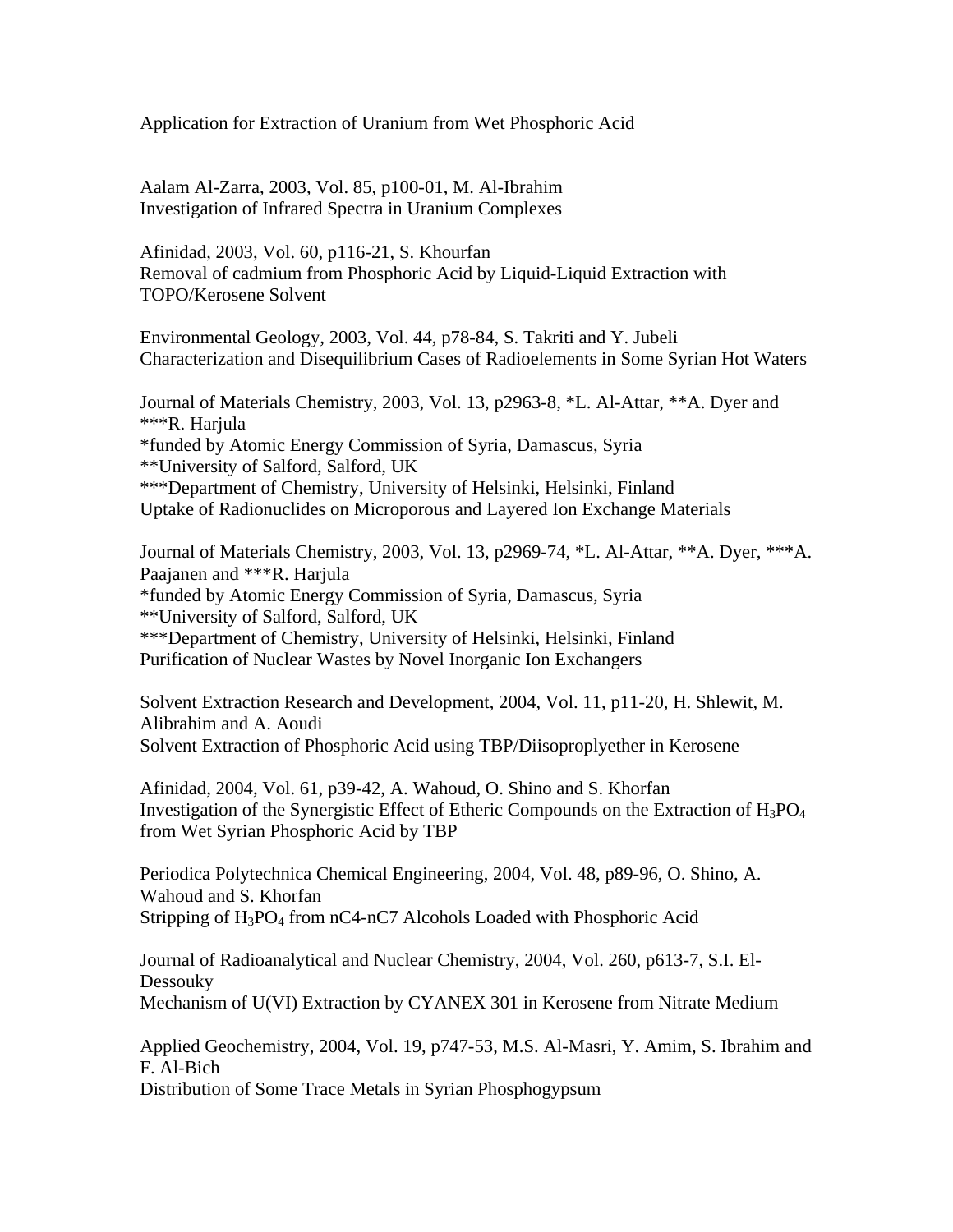Journal of Radioanalytical and Nuclear Chemistry, 2004, Vol. 260, p199-203, \*L. Al-Attar, \*\*A. Dyer and \*\*\*R. Harjula \*funded by Atomic Energy Commission of Syria, Damascus, Syria \*\*University of Salford, Salford, UK \*\*\*Department of Chemistry, Helsinki, Helsinki, Finland Uptake of Radionuclides on Antimony Silicate

Journal of Trace and Microprobe Techniques, 2005, Vol. 21, p13-24, R. Al-Merey and O. Al-Shayah

Ion Exchange Separation of Lead from Strontium in Certified Reference Samples and Spectrophotometric Determination of Lead as Extractable Ion-Pair of Eosin and the Lead-Cryptand (2.2.2) Complex

Accreditation and Quality Assurance: Journal for Quality, Comparability, and Reliability in Chemical Measurement, 2005, Vol. 10, p98-106, M.S. Al-Masri and Y. Amim Use of the Eurachem Guide on Method Validation for Determination of Uranium in Environmental Samples

Applied Radiation and Isotopes, 2005, Vol. 62, p649-61, J. Asfani, M. Aissa and R. Al-Hent

Statistical Factor Analysis of Aerial Spectrometric Data, Al-Awabed Area, Syria: A Useful Guide for Phosphate and Uranium Exploration

Periodica Polytechnica Chemical Engineering, 2005, Vol. 49, p3-18, J. Stas, A. dahdough and H. Shlewit

Extraction of Uranium(VI) from Nitric Acid and Nitrate Solutions by Tributylphosphate/Kerosene

Applied Radiation and Isotopes, 2006, Vol. 64, p1082-90, J. Asfhani, R. Al-Hent and M. Aissa

Identifying Spectrometric Signatures of Phosphate Deposits and Enclsong Sediments in Al-Awabed Area, Northern Palmyrides, Central Syria, by the use of Statistical Factor Analysis

Chemical Engineering, 2007, Vol. 51, p39-42, M. Alibrahim Extraction of Phosphoric Acid from Various Aqueous Solutions using Tributyl Phosphate (TBP)

Journal of Radioanalytical and Nuclear Chemistry, 2007, Vol. 271, p651-3, S. Al-Ayoubi, A. Sarheel and N. Al-Somel Data Analyzer Computer for Neutron Activation Analysis

Applied Radiation and Isotopes, 2007, Vol. 65, p1078-86, J. Asfahani, M. Aissa and R. Al-Hent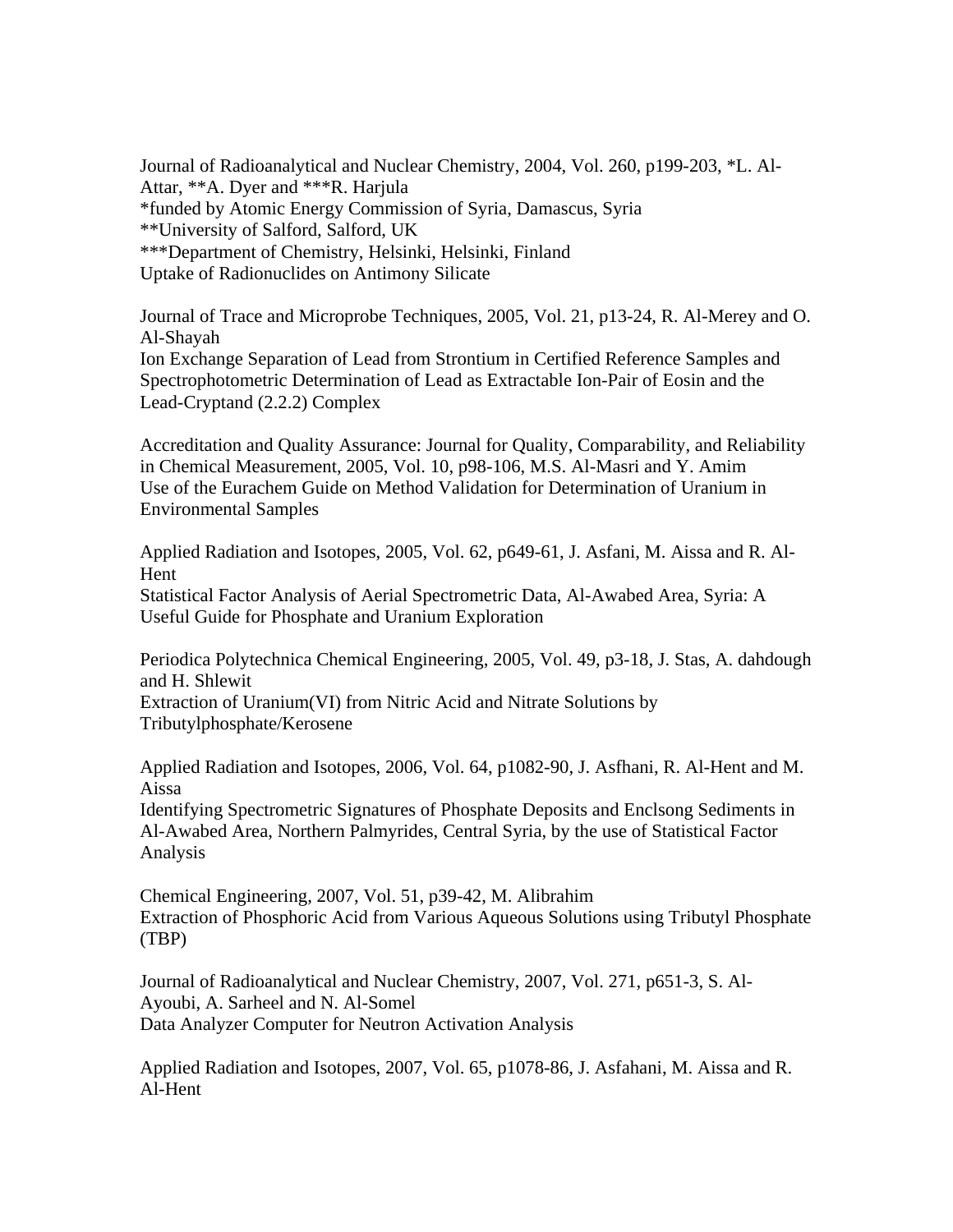Uranium Migration in a Sedimentological Phosphatic Environment in Northern Palymyrides, Al-Awabed Area, Syria Journal of Radioanalytical and Nuclear Chemistry, 2008, Vol. 275, p97-100, H. Shlewit and M. Alibrahim Recovery of Uranium from Phosphate by Carbonate Solutions

# **Laser Related Technology**

#### **Documents/Reports:**

AECS-PH/RRE-43, October 1996, M.D. Zidan and M. Sabra A Study of Laser Light in Non-Linear Crystal (KDP)

AECS-PH-S/FRSR-124, November 1996, M. Soukieh, M. Hamadi and B. Abdul Ghani Mathematical Modelling of Gas-Laser Pulsed CO2 Laser

AECS-SS/RSS-567, July 2004, B.A. Ghani A Software Tool to Simulate TEA  $CO<sub>2</sub>$  Laser

AECS-PH/FRSR-308, S. Al-Hawat Intra-Cavity Oscillating Attenuation Phenomenon for a Tunable CW  $CO<sub>2</sub>$  Laser Radiation Absorption by CFC Gases

AECS-SS/RSS-575, August 2004, B.A. Ghani and M. Hammadi Picoseconds Pulse Generation and Pulse Width Determination Processes of a Distributed Feedback Dye Laser

AECS-SS/FRSR-332, May 2005, B.A. Ghani and M. Hammadi Mathematical Modeling of Copper Vapor Laser and using it as a Pumping Source of a Dye Laser

### **Conference Papers:**

Science Week: Laser Science and Applications, Aleppo, Syria, November 2-4, 2002, M.B. Alsous, M. Kojak, M.F. Kayal, M. Al-Nezami and M. Ibrahim Construction of a Power Supply Unit for Nd-YAG Pulse Laser (300mJ-7ns)/Pulse

Science Week: Laser Science and Applications, Aleppo, Syria, November 2-4, 2002, M.D. Zidan, F. Al-Awad and M.B. Alsous Designing of a Raman Laser

Science Week: Laser Science and Applications, Aleppo, Syria, November 2-4, 2002, M.D. Zidan, F. Al-Awad and M. Ibraheem Construction of High Power Oscillator-Amplifier Pulsed Dye Laser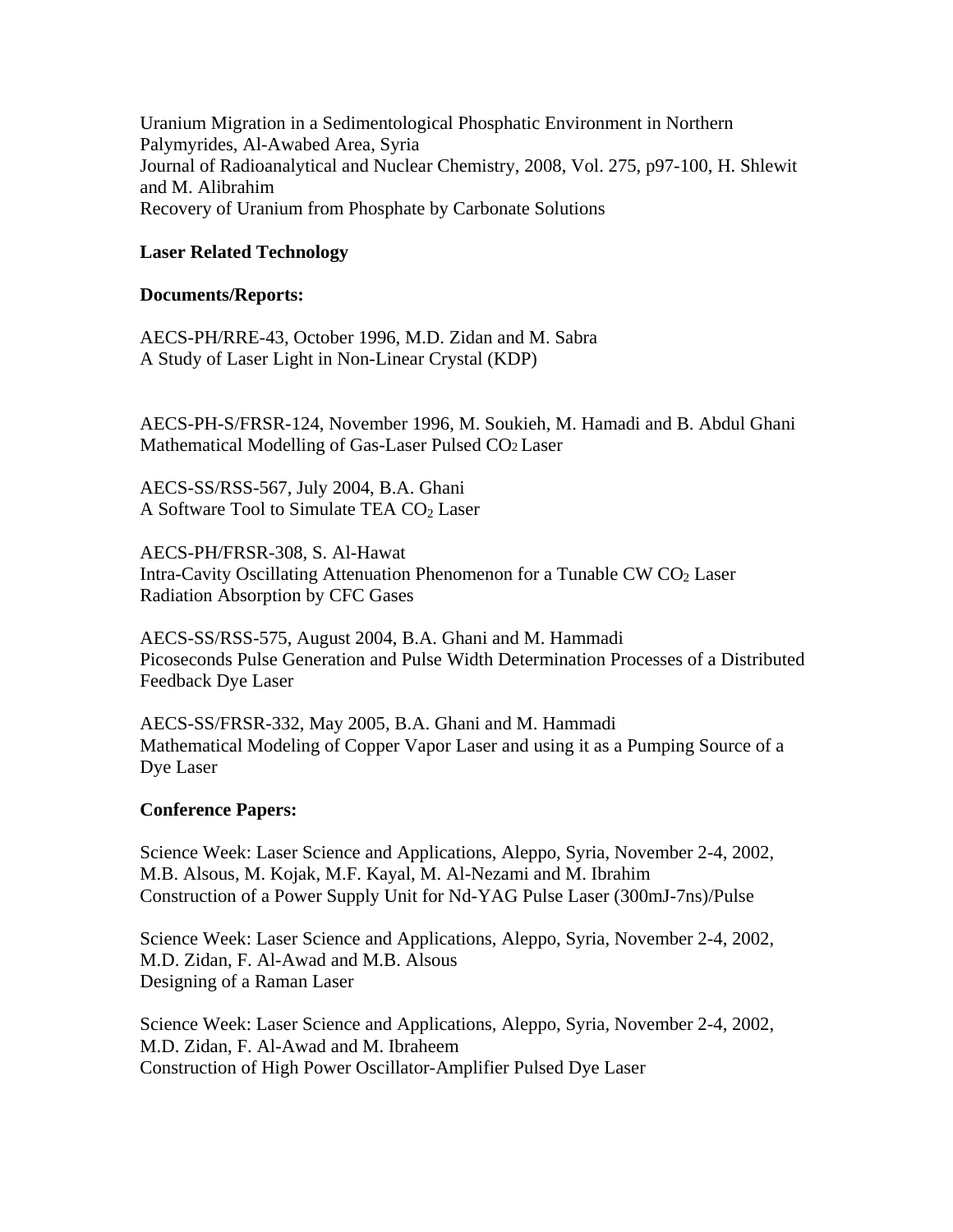Science Week: Laser Science and Applications, Aleppo, Syria, November 2-4, 2002, M.D. Zidan, F. Al-Awad and M. Al-Nezami Dye Solutions as Optical Filters for Copper Vapor Laser Lines

Advanced Optoelectronics and Lasers, 2005, September 12-15, 2005, S. Al-Hawat and K. Al-Mutaib Mathematical Modeling of a High Power CW  $CO<sub>2</sub>$  Gas-Dynamic Laser

# **Journal Articles:**

Journal of Physcis D, 1978, Vol. 11, p301-11, \*A.I. McIntosh, \*M.H. Dunn and \*\*I.K. Belal \*Department of Physics, University of St. Andrews, St. Andrews, UK \*\*Atomic Energy Commission, Damascus, Syria Helium Singlet and Triplet Metastable Number Densities in Hollow-Cathode/Metal-Vapour Lasers

Review of Scientific Instruments, 1998, Vol. 69, p1914-5, S. Al-Hawat and W. Al-Sadat Transverse Mode Selection in a Longitudinal Continuous Wave CO2 Laser With a Nominal Power of 125 W

Optics and Laser Technology, 1998, Vol. 30, p451-7, M. Soukieh, B.A. Ghani and M. Hammadi Mathematical Modeling of CO<sub>2</sub> TEA Laser

Optics and Laser Technology, 2001, Vol. 33, p243-7, B.A. Ghani and M. Hammadi Mathematical Modeling of Hybrid CO2 Laser

Optics and Lasers in Engineering, 2000, Vol. 33, p245-9, \*M. Soukieh, \*\*V.V. Zhukovskii and \*M. Hammadi \*Atomic Energy Commission, Damascus, Syria \*\*Institute of Molecular and Atomic Physics, National Academy of Science, Minsk, Belarus Reflection Coefficient Determination of the Complex Resonator Mirrors in Solid State Laser

Nuclear Instruments and Methods in Physics Research Section B: Beam Interaction with Materials and Atoms, 2000, Vol. 166-7, p592-6, \*A.K. Jazmati, \*\*G. Vazquez and \*\*P.D. Townsend

\*Atomic Energy Commission of Syria

\*\*School of Engineering, University of Sussex, Brighton, UK

Second Harmonic Generation from RE Doped BGO Waveguides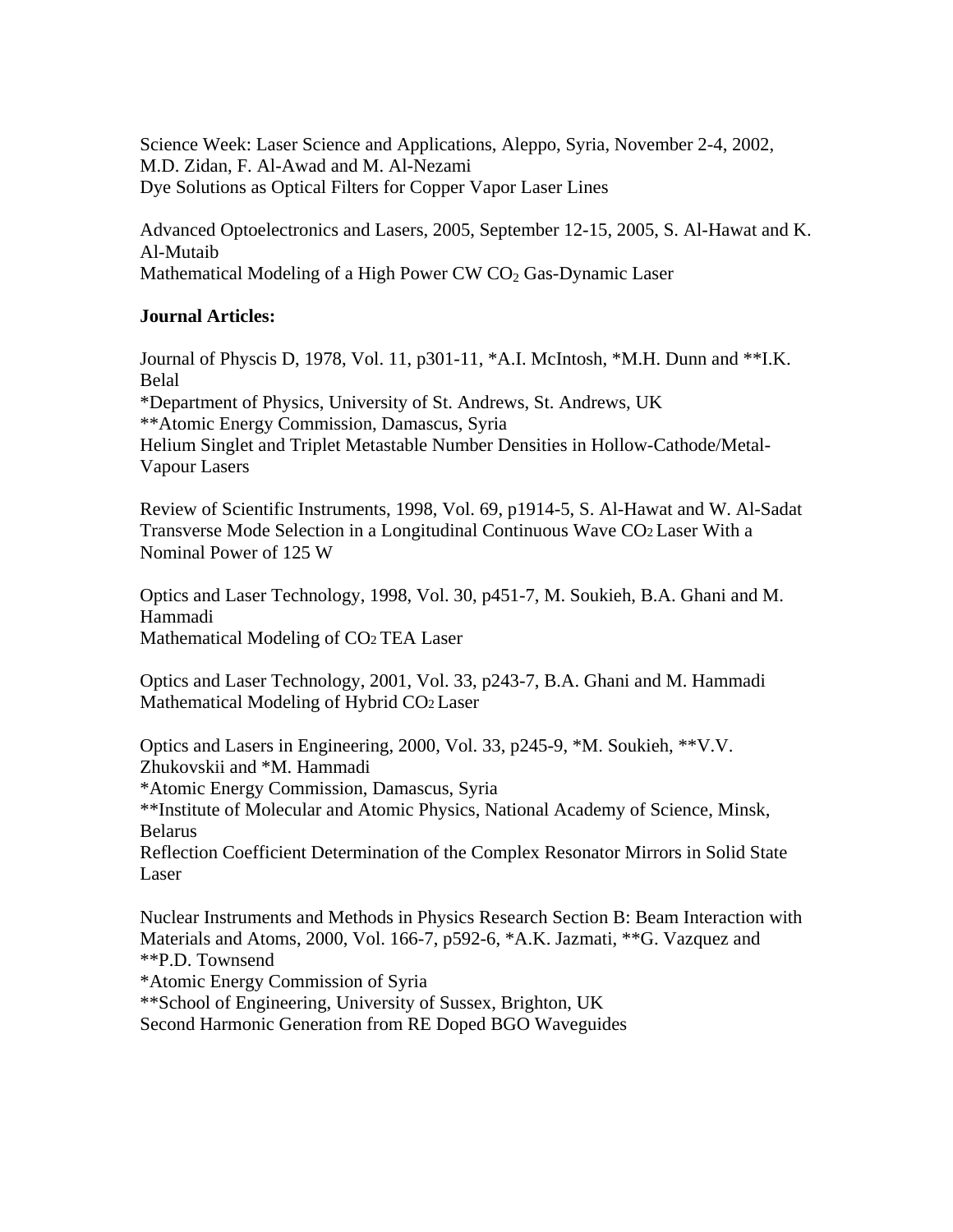Nuclear Instruments and Methods in Physics Research Section B: Beam Interaction with Materials and Atoms, 2000, Vol. 166-7, p592-6, \*A.K. Jazmati and \*\*P.D. Townsend \*Atomic Energy Commission of Syria \*\*School of Engineering, University of Sussex, Brighton, UK Photoluminescence from RE Doped BGO Waveguides

Aalam Al-Zarra, 2002, Vol. 82, p83, B.A. Ghani and M. Hammadi The Contribution of High Laser Levels on the CO<sub>2</sub> Laser Output Pulse Characteristics

Optics Communications, 2003, Vol. 222, p399-404, \*P.K. Mukhopadhyay, \*\*M.B. Alsous, \*K. Ranganathan, \*S.K. Sharma, \*\*\*P.K. Gupta, \*J. George and \*T.P.S. Nathan \*Diode Pumped Solid State Laser Laboratory, Department of Atomic Energy, Centre for Advanced Technology, Indore, India \*\*Atomic Energy Commission of Syria, Damascus, Syria \*\*\*Biomedical Applications Section, Department of Atomic Energy, Centre for Advanced Technology, Indore, India Simulataneous Q-Switching and Mode-Locking in an Intracavity Frequency Doubled Diode-Pumped Nd:YVO4/KTP Green Laser with Cr4+:YAG

Optics Communications, 2003, Vol. 223, p157-62, \*R. Sundar, \*B.N. Upadhyaya, \*\*M.B. Alsous, \*K. Ranganathan and \*T.P.S. Nathan \*Solid State Laser Division, Department of Atomic Energy, Centre for Advanced Technology, Indore, India \*\*Atomic Energy Commission of Syria, Damascus, Syria A Novel Technique to Generate Orthogonal Polarizations in Q-Switched Solid-State

Lasers

Optics and Lasers in Engineering, 2004, Vol. 41, p177-87, M. Soukieh, B.A. Ghani and M.

Hammadi

Numerical Calculations of Intracavity Dye Q-Switched Ruby Laser

Optics and Laser Technology, 2005, Vol. 37, p117-24, B. A. Ghani, B. Abbas, M. Sheikh-Khalil and M. Hammadi Mathematical Modeling of the Intracavity Q-Switched Nd-Glass Laser

Optics and Lasers in Engineering, 2004, Vol. 42, p603-12, B. Abdul Ghani and M. Hammadi

Mathematical Modeling of Ruby Laser as a Pumping Source of a "Self Q-Switched" Distributed Feedback Dye Laser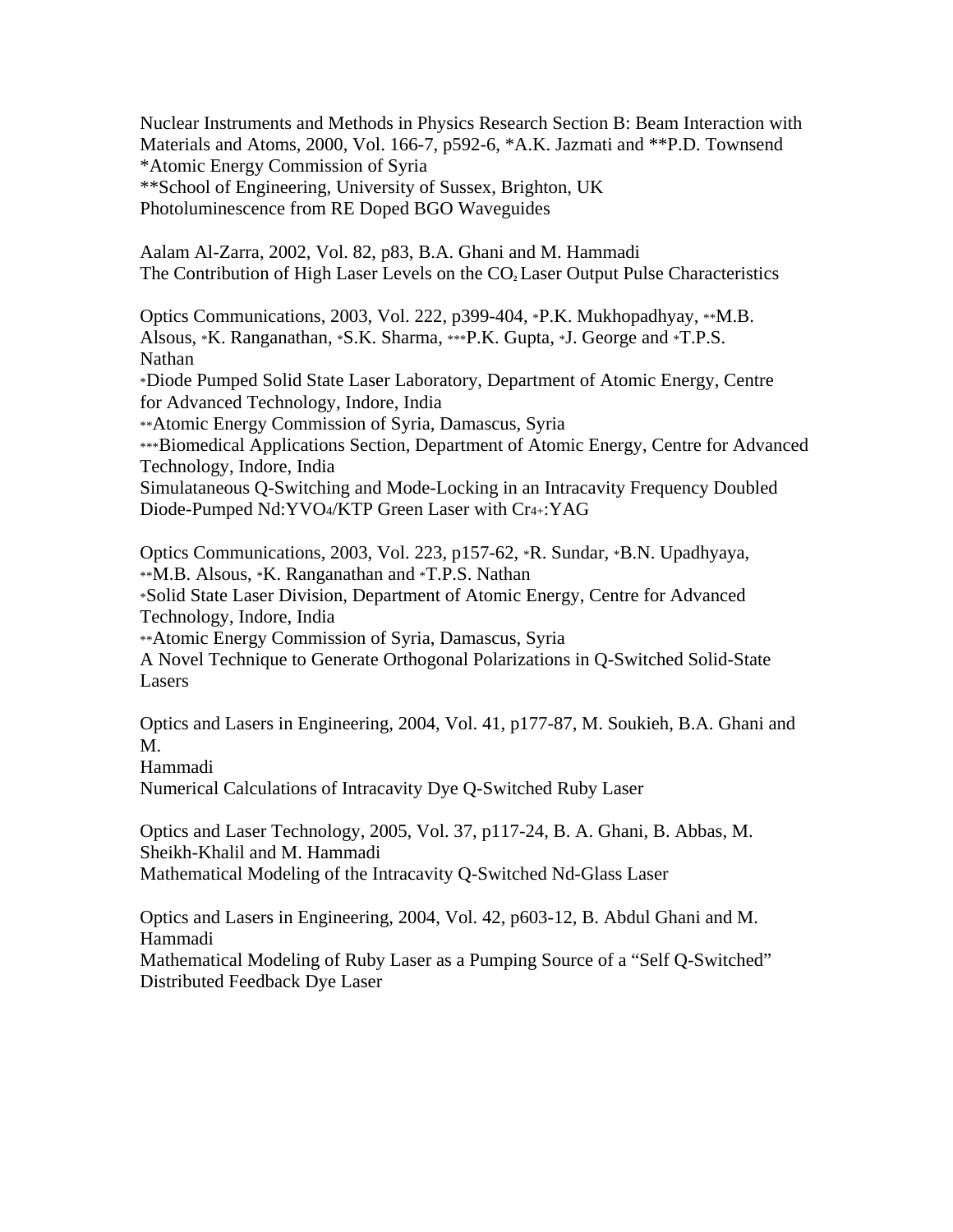Optics and Laser Technology, 2005, Vol. 37, p157-62, \*P.K. Mukhopadhyay, \*\*M.B. Alsous, \*K. Ranganathan, \*S.K. Sharma, \*P.K. Gupta, \*A. Kuruvilla and \*T.P.S. Nathan \*Solid State Laser Division, Department of Atomic Energy, Centre for Advanced Technology, Indore, India

\*\*Atomic Energy Commission of Syria, Damascus, Syria

Characterization of Laser-Diode End\_Pumped Intracavity Frequency Doubled, Passively Q-Switched and Mode-Locked Nd:YVO4 Laser

Computer Physics Communications, 2005, Vol. 171, p93-106, B.A. Ghani TEA  $CO<sub>2</sub>$  Laser Simulator: A Software Tool to Predict the Output Pulse of TEA  $CO<sub>2</sub>$ Laser

Applied Physics B: Lasers and Optics, 2005, Vol. 81, p821-6, \*F.Z. Qamar and \*\*T.A. King

\*Department of Physics, Damascus University, Damascus, Syria \*\*Laser Photonics Research Group, School of Physics and Astronomy, University of Manchester, Manchester, UK

Self Pulsations and Self Q-Switching in Ho<sup>3+</sup>, Pr<sup>3+</sup>:ZBLAN Fibre Lasers at 2.87 um

Optics and Laser Technology, 2006, Vol. 38, p67-76, H. Abdul Ghani and M. Hammadi Modeling the Plasma Kinetics Mechanisms of CuBr Lasser with Neon-Hydrogen Additives

Journal of Optics A, 2006, Vol. 8, p229-35, B.A. Ghani and M. Hammadi Computational Model of Dual Q-Switching and Lasing Processes of the Pulsed Cr<sup>4+</sup>:YAG Laser Pumped by a Nd-Glass Laser

Applied Physics B, 2006, Vol. 82, p395-401, B.A. Ghani and M. Hammadi Modeling a Distributed Feedback Dye Laser Pumped by a Nd-Glass Laser

Optics and Laser Technology, 2007, Vol. 39, p610-5, S. Al-Hawat and K. Al-Mutaib Numerical Modeling of a Fast-Axial-Flow CW-CO<sub>2</sub> Laser

Laser Physics, 2007, Vol. 17, p134-7, M.B. Alsous Computational Model for Simultaneous Q Switching and Mode-Locking in a Solid State Laser with a Saturable Absorber

Molecular Physics, 2007, Vol. 105, p1743-56, \*K. Alnama, \*\*S. Boye-Peronne, \*\*A.-L. Roche and \*\*D. Gauyacq \*Permanent address Atomic Energy Commission of Syria \*\*Laboratoire de Photophysique Moleculaire, CNRS, Orsay Cedex, France Excited States of  $C_2H_4$  Studied by  $(3 + 1)$  and  $(3 + 2)$  REMPI Spectroscopy: Disentangling the Lowest Rydberg Series from the Strong V-N Transition

Optics and Laser Technology, 2007, Vol. 39, p710-4, M.A. Khalili and B. Abbas Optimization of Intracavity Q-Switched Laser Frequency Doubling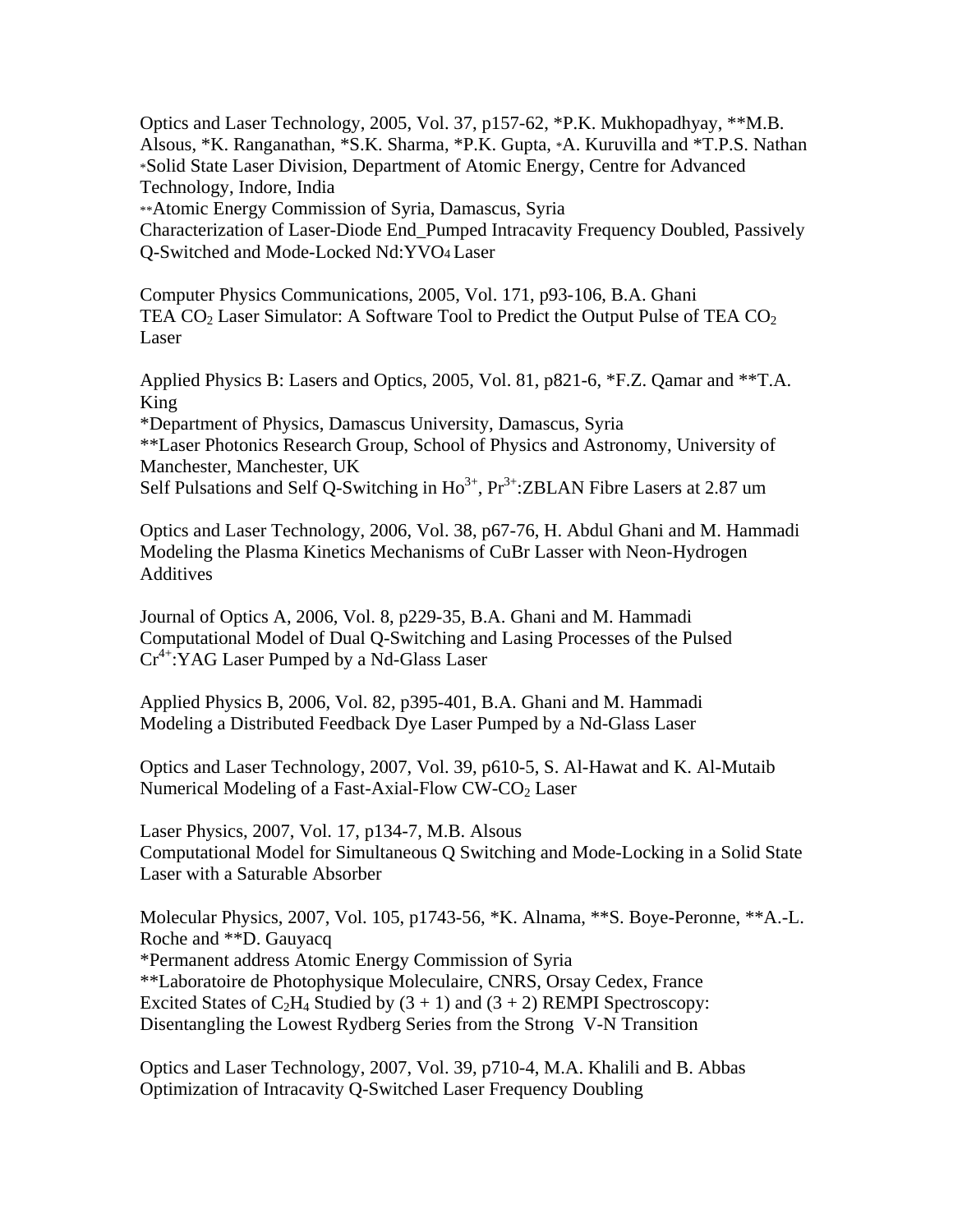Optics Communications, 2007, Vol. 276, p135-8, \*A.A. Mani, \*\*D. Lis, \*\*L. Grawet, \*\*L. Dreesen, \*\*P.A. Thiry, \*\*\*A. Peremans and \*\*Ch. Silien \*Atomic Energy Commission of Syria \*\*Laboratoire Lasers et Spectroscopies, FUNDP, University of Namur, Namur, Belgium \*\*\*School of Chemistry, University of St. Andrews, St. Andres, UK High Energy and Short Pulses Generated by Nd:Yttrium Aluminum Garnet Laser Mode-Locked using Frequency-Doubling Nonlinear Mirror

#### **Isotope Separation Related Science**

#### **Reviews:**

#### **Journal Articles:**

Aalam Al-Zarra, 1988, Volume 6, p26-34, C. Moustapha Review of Isotope Separation Methods

#### **Medical Isotope Separation:**

#### **Documents/Reports:**

AECS-C/RSS-516, August 2003, T. Yassine and N. Salman Preparation of Radioactive Isotope Strontium-85

AECS-NE/RSS-706, December 2006, I. Khamis and H. Ezzuddin Study of the <sup>99</sup>Mo Production Effect on Some of Research Reactor Core Specification using DARE-P

#### **Journal Articles:**

Journal of Radioanalytical and Nuclear Chemistry, 2000, Vol. 246, p665-9, T. Yassine Separation of <sup>99</sup>mTc from <sup>99</sup>Mo using TOPO-Kerosene Supported Liquid Membrane

#### **Laser Isotope Separation**

#### **Documents/Reports:**

AECS-C/RSS-459, August 2002, O. Al-Hassanieh and J. Al-Shofee Some Energy Levels Which Can be used in Atomic Vapor Laser Isotope Separation

AECS-PH/FRSR-308, July 2004, S. Al-Hawat Intra-Cavity Oscillating Attenuation Phenomenon for a Tunable CW CO2 Laser Radiation Absorption by CFC Gases

AECS-PH/RSS-573, July 2004, A.K. Jazmati Separation of **168**Yb Isotope Using Atomic Vapor Laser Isotope Separation (AVLIS) Method